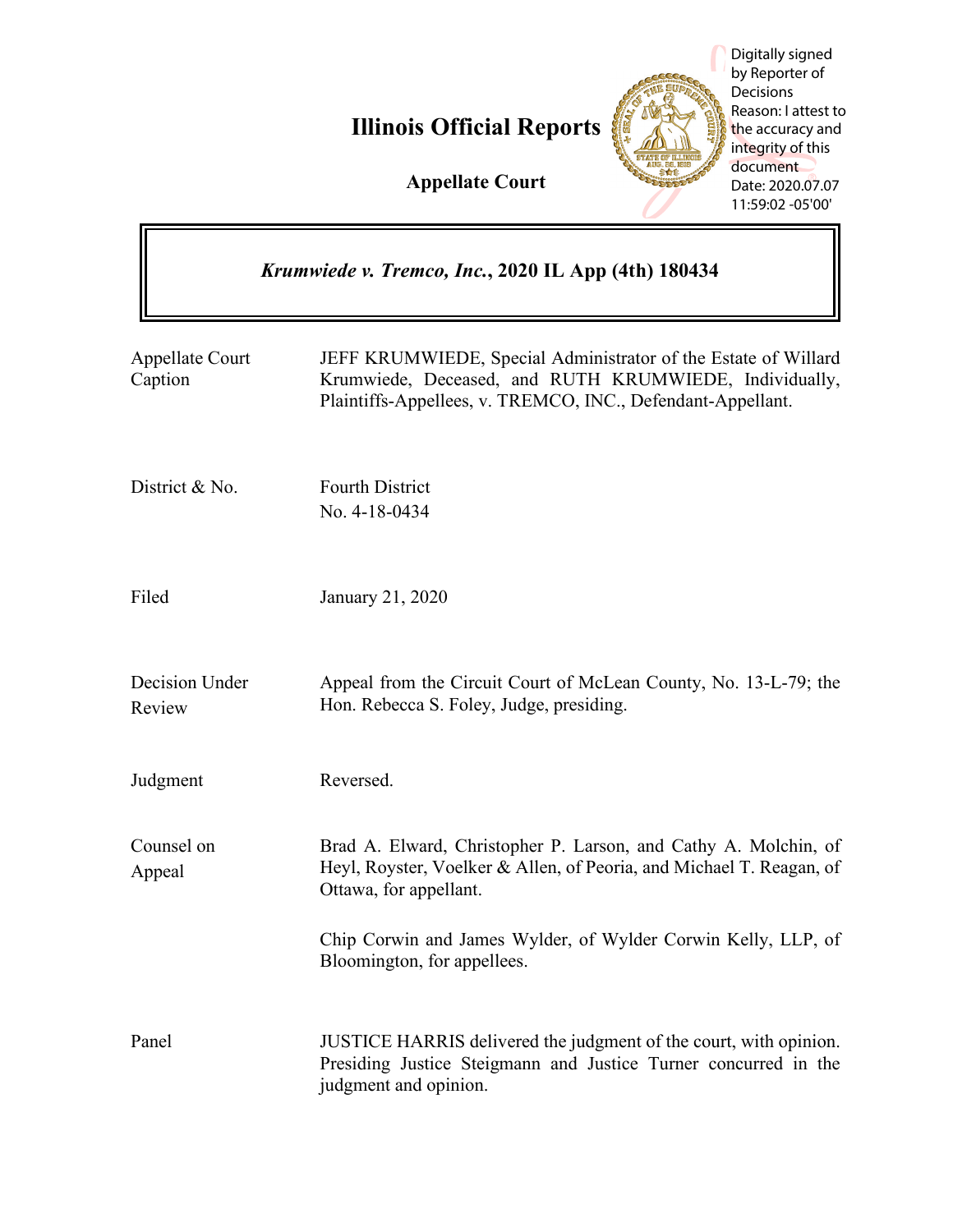#### **OPINION**

¶ 1 Plaintiffs—Jeff Krumwiede, the special administrator of the estate of decedent Willard Krumwiede, and Ruth Krumwiede, decedent's wife—brought a cause of action against defendant—Tremco, Inc. (Tremco)—raising wrongful death, survival, and loss of consortium claims. They alleged that, while working as a window glazier, decedent used asbestoscontaining products manufactured by Tremco, which caused decedent to develop mesothelioma and resulted in his death. Following a trial, the jury found in favor of plaintiffs. Tremco appeals, arguing it is entitled to a judgment notwithstanding the verdict (judgment *n.o.v.*) or a new trial. Alternatively, it argues it is entitled to a setoff for amounts paid in prior settlements with other defendants. We reverse.

#### ¶ 2 I. BACKGROUND

¶ 3 In April 2013, plaintiffs filed their complaint against Tremco and more than 50 other defendants, alleging defendants manufactured and sold asbestos-containing products that decedent used or was exposed to while working as a window glazier. Plaintiffs alleged that defendants' products gave off dust, decedent was exposed to that dust, and decedent contracted mesothelioma as a result of his exposure. Plaintiffs asserted that before manufacturing the products at issue, defendants knew or should have known "that exposure to asbestos caused pulmonary fibrosis and malignancies." They alleged that defendants were negligent because defendants

"a) failed to warn that exposure to asbestos fibers caused serious disease and death;

b) failed to warn that exposure to asbestos fibers caused pulmonary fibrosis;

c) failed to warn that exposure to asbestos fibers caused malignancies;

d) failed to provide instruction as to safe methods, if any existed, of handling and processing asbestos containing products."

Plaintiffs further asserted that decedent died on September 26, 2012, and that defendants' negligence was a proximate cause of his injury and death.

¶ 4 In October 2017, the trial court conducted a jury trial. At the time of trial, Tremco remained the sole defendant in the case, and it is the only defendant at issue on appeal. With respect to Tremco, plaintiffs complained of decedent's exposure to two asbestos-containing products, "440 Tape" and "Mono caulk." Both products were manufactured using chrysotile-type asbestos fibers.

¶ 5 Evidence showed decedent worked as a window glazier, installing glass into wood or aluminum frames, from approximately the mid-1950s until his retirement in the early 1990s. On September 26, 2012, decedent passed away at the age of 81. An autopsy showed he had "malignant mesothelioma consistent with industrial exposure of asbestos." Asbestos fibers were "identified within the lungs, microscopically."

¶ 6 Plaintiffs presented the testimony of two of decedent's coworkers, Dennis Schultz and Richard Darr. Both men worked as window glaziers with decedent in the 1960s and 1970s and testified that they frequently used Tremco's Mono caulk and 440 Tape. Schultz asserted those products were used "[j]ust about every day" in their line of work. On a large job, he would use hundreds of tubes of Mono caulk and hundreds of feet of 440 Tape. He acknowledged using products from manufacturers other than Tremco but asserted that Tremco's products were the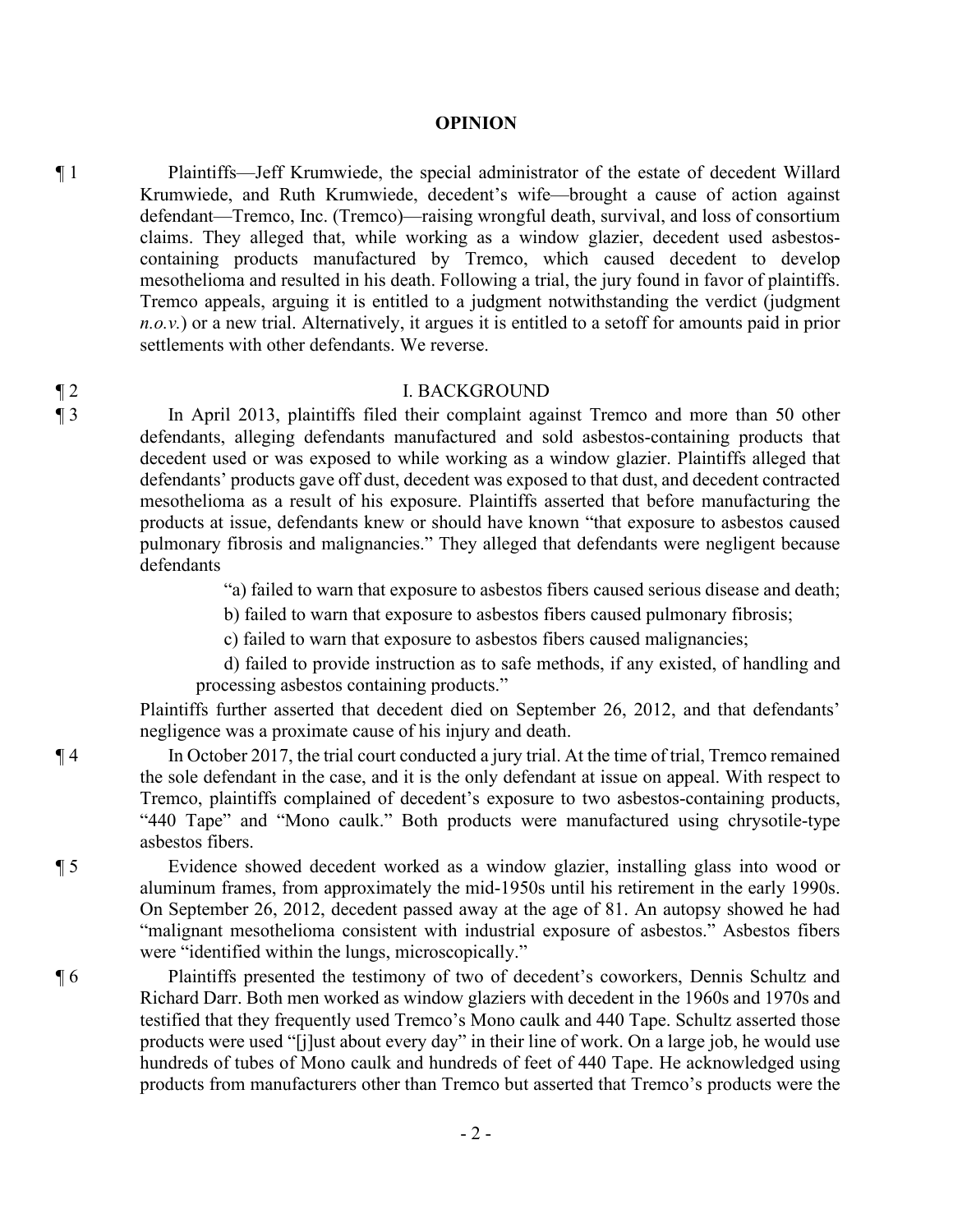"most specked [sic] product<sup>[s]</sup> out there by architects." Darr described the 440 Tape as the "primary tape" that he and decedent used.

¶ 7 The 440 Tape arrived at job sites packaged in a cardboard box with multiple rolls of tape per box. The tape was described as "tacky," and Darr testified it would stick to his hands. The 440 Tape had to be cut when applied to a window. Tremco's Mono caulk was applied with a caulking gun. It also arrived in boxes with multiple tubes of caulk in each box. Schultz testified that on a four by five window, he would use a quarter to half a tube of caulk. Workers used their fingers to "smooth \*\*\* off" the caulk and razors to "scrape" it. The Mono caulk would get on rags and the workers' clothing and hands.

¶ 8 Schultz denied observing any visible dust when cutting the 440 Tape or using the Mono caulk. While working with decedent, they worked in locations where insulators were present and wrapping pipes in their vicinity or general area. Schultz did not know if the insulators created any dust. Darr testified that he never saw any visible dust coming off of the Mono caulk or when cutting the 440 Tape. However, there were times when he and decedent had to remove the Mono caulk that had dried using a chisel. He stated they "could have run up some [visible] dust once in a while" but he did not remember.

¶ 9 Schultz testified that in the years he and decedent used Tremco's 440 Tape and Mono caulk, he did not see "anything on the product[s] indicating that asbestos was one of the ingredients." He also did not recall ever receiving any information from Tremco that asbestos was harmful and that it could cause asbestosis, lung cancer, or mesothelioma. Darr testified he did not pay attention to what Tremco's products were made of and never saw information on the packaging indicating the products contained materials that were harmful or could cause lung disease. He first learned Tremco's products contained asbestos in the 1990s.

¶ 10 Plaintiffs called Steven Milano, Tremco's corporate representative with respect to asbestos litigation, as an adverse witness. Beginning in 1995, Milano worked on and off for Tremco as a staff chemist. In March 2016, he began working as Tremco's director of research and development for construction, sealants, and waterproofing. Milano testified he reviewed more than 14,000 pages of documents concerning Tremco's historical use of asbestos as well as the testimony of its previous corporate representatives on the subject. He agreed he was "the most knowledgeable person" regarding the subject of Tremco's asbestos-containing products.

- ¶ 11 According to Milano, "all asbestos containing formulas" were removed from Tremco's product offerings before he began working for Tremco in 1995. In 2006, Tremco's legal counsel asked Milano to "mix up a batch of caulk" and "a batch of tape." The tape was 440 Tape but the caulk was not Mono caulk. Milano was provided with formulas to be used for the caulk and tape that were from Tremco's "formulation records" from 1974 to 1982. Milano also received raw asbestos to use in the formulas. He testified that he understood he was remanufacturing products with old formulas so that they could be tested "for the purposes of litigation." Milano made the requested products, and they were "shipped \*\*\* off to a lab called EPI." According to Milano, the EPI testing was done "to show and demonstrate that no detectible [*sic*] asbestos fibers [were] released from" Tremco's products.
- ¶ 12 Milano identified the Tremco facilities where asbestos-containing products were manufactured, including its Kinsman, Toronto, Barberville, and Columbus facilities. He agreed that such facilities used "raw bags" of asbestos. Milano testified that "Tremco's understanding of asbestos related hazards developed with the onset of [the Occupational Safety and Health Administration (OSHA) regulations on asbestos] in the early '70s and progressed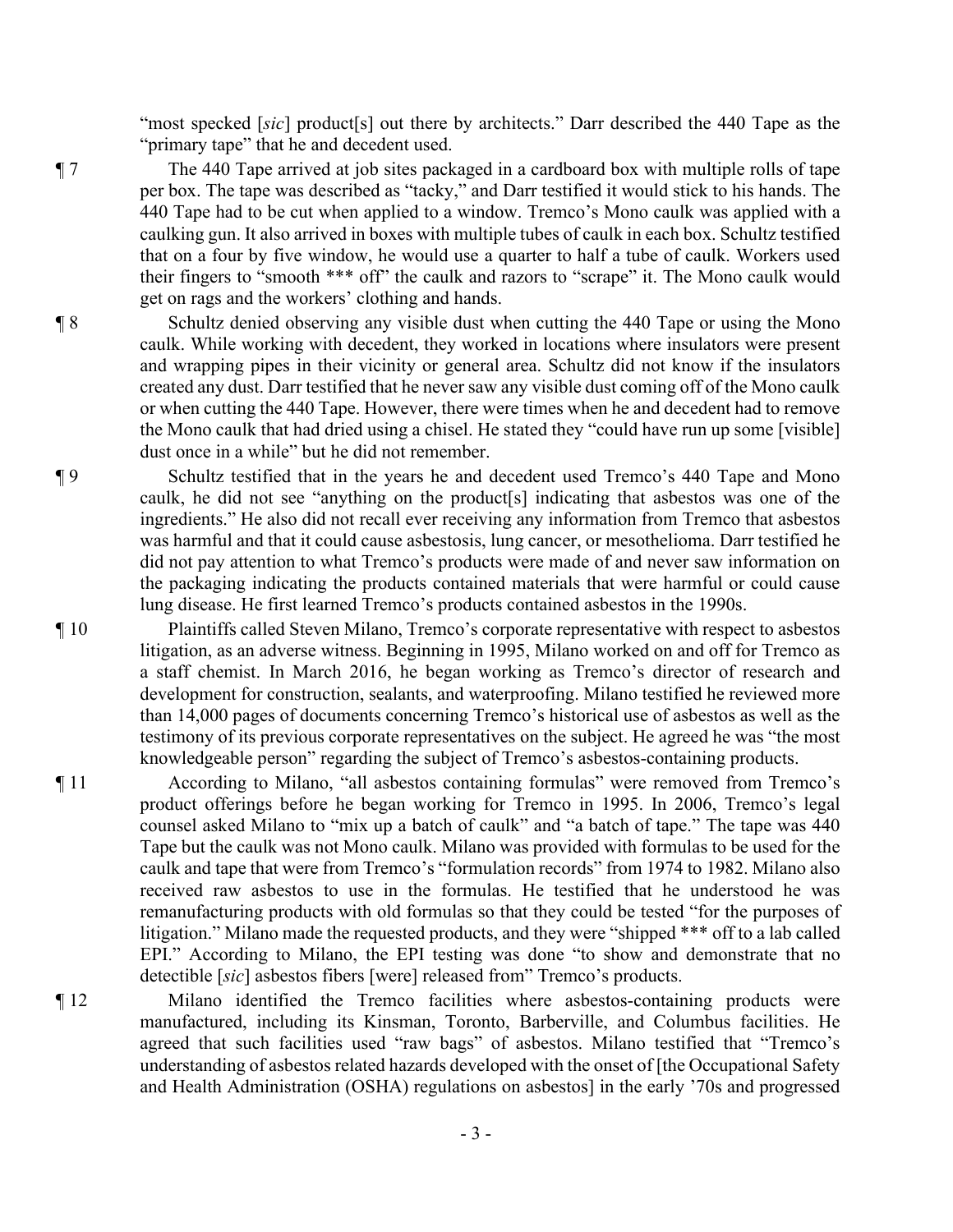from there." More specifically, he agreed that Tremco knew about potential hazards associated with raw asbestos fiber in 1971. He also testified that Tremco had knowledge that asbestos could be harmful in "[t]he late '60s to early '70s."

¶ 13 According to Milano, Tremco began making "efforts at the onset of OSHA to start trying to find alternatives to asbestos in [its] products." In 1974, it had a goal of becoming asbestosfree. Tremco did not succeed in its goal until 15 to 20 years later.

¶ 14 Milano identified internal correspondence from Tremco and other documents describing the condition of Tremco's Kinsman facility, where Tremco manufactured roofing materials. Those documents were admitted into evidence and showed that in November 1971, a Tremco employee described Tremco's Kinsman facility as being "grossly negligent" in areas subject to OSHA regulations. One problem identified in the correspondence involved the use of asbestos as a "sweeping compound." In June 1974, violations were noted in the area of "asbestos usage" and asbestos handling at the plant was described as "poor." In January 1973, air samples from Tremco's Kinsman facility were above recommended limits. Additionally, an OSHA inspection in December 1974 found various violations, including Tremco's failure to post caution signs at entrances to the asbestos area and to "ensure that all places of employment be maintained free of accumulations of asbestos fibers if with their dispensing there would be an excessive concentration."

- ¶ 15 Milano agreed that Tremco was an Illinois employer and should have known about the Illinois Workers' Occupational Diseases Act. Plaintiff submitted portions of that act as an exhibit and Milano acknowledged that, in March 1936, it referenced employer liability in cases of asbestosis, a nonmalignant disease caused by asbestos. He further testified that Tremco's headquarters was in Ohio and acknowledged that Ohio had regulations in 1947 regarding acceptable limits regarding exposure to asbestos in an employment setting. Milano agreed that given the Ohio regulations, "Tremco would have known that there was potential harm with asbestos." He acknowledged that "Tremco knew in the '40s asbestos could be harmful."
- ¶ 16 Milano further identified a brochure produced and distributed by Tremco in 1987, entitled "WHY WAIT?" The brochure noted that the Environmental Protection Agency (EPA) proposed a rule to ban certain asbestos products and to phase out the use of asbestos over the next 10 years. It also stated that the EPA had concluded that " 'no level of exposure is without risk.' " According to Milano, the "WHY WAIT?" brochure came out of Tremco's roofing division. Further, to his knowledge, decedent was never an employee of Tremco and did not work at any of its manufacturing facilities.

¶ 17 Plaintiffs next presented the testimony of Dr. Arthur Frank, their retained medical expert. Dr. Frank testified he was a board-certified physician in both internal and occupational medicine, held a Ph.D. in biomedical sciences on the subject of asbestos and how it affects respiratory tissue, and had performed asbestos-related research since 1968. He described mesothelioma as a cancer of the pleura, or lining of the lung, and other similar tissues. In the United States, mesothelioma "is virtually only caused \*\*\* by exposure to asbestos."

- ¶ 18 According to Dr. Frank, in "modern history," information regarding the health hazards of asbestos went back to the late 1890s. There were articles on the subject in the early 1900s, and the term asbestosis was coined in 1924. In 1942, the head of occupational cancer studies at the National Cancer Institute reported that he considered asbestos to be a cause of lung cancer. Dr. Frank testified that asbestosis, lung cancer, and mesothelioma could all be fatal diseases and he had never seen a "cured case of mesothelioma."
	- 4 -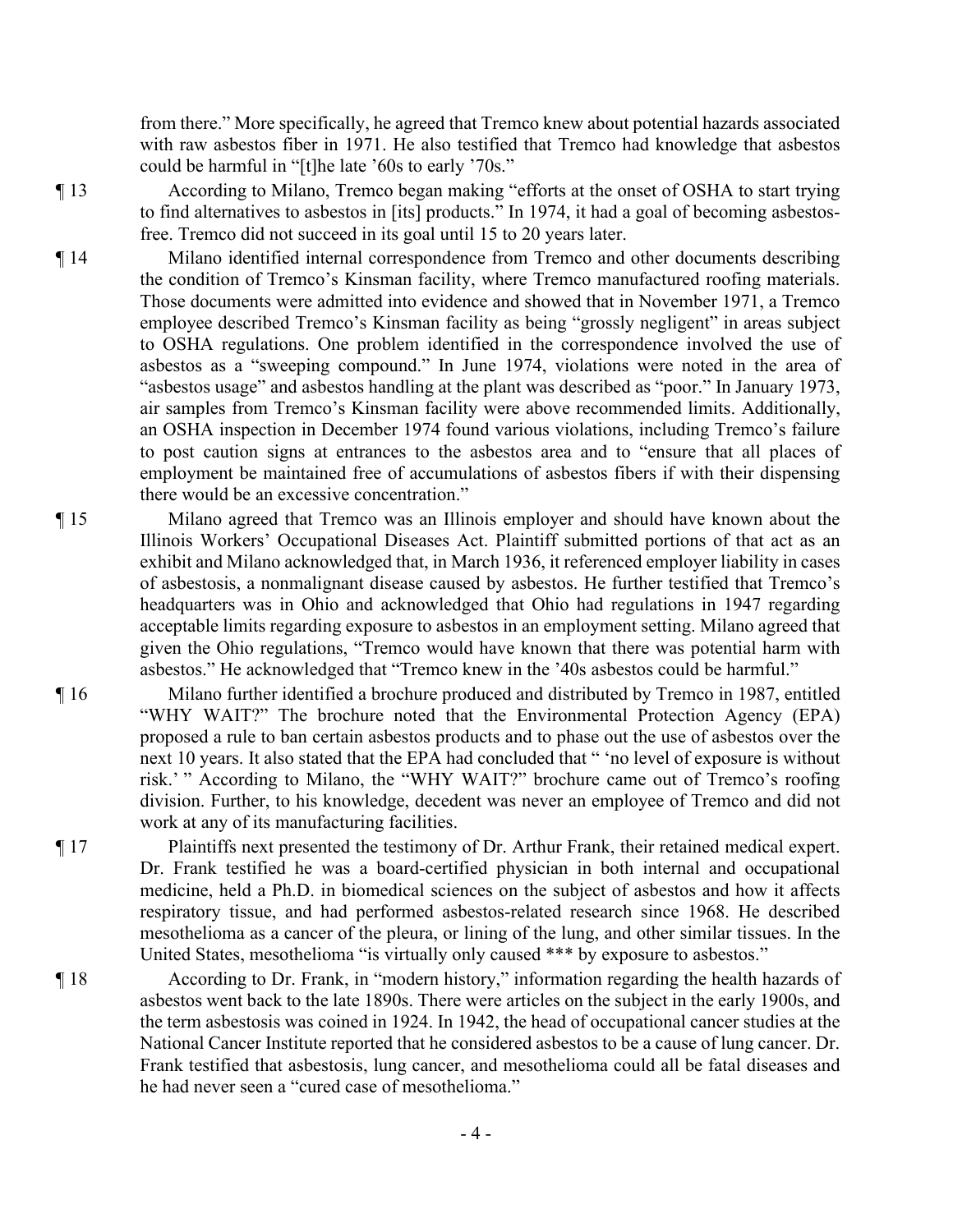¶ 19 Dr. Frank identified "six fibers that collectively are called asbestos." He described the fibers as "extremely small" and stated that all of them caused disease. Dr. Frank acknowledged that some individuals were of the opinion that chrysotile asbestos fibers, unlike other fiber types, could not cause mesothelioma. However, he disagreed, stating there was "[r]eally nothing that supports" such opinions and that all of the government agencies in this country "recognize that all fiber types, including chrysotile, cause mesothelioma." Dr. Frank testified that seeing "what fibers are in the lung" is not a way of determining what asbestos fibers a person inhaled. He noted that the different types of fibers stayed in the lung for different amounts of time. Crocidolite and amosite fibers "take up residence in the lung, and they tend to stay there" and have a half-life of two to three years. Alternatively, for chrysotile fibers, "the average half-life is about 90 days." The fact that a fiber leaves the lung does not mean that it leaves the body. Dr. Frank stated that chrysotile fibers are "the fiber that most readily gets out to the pleura" where mesothelioma occurs.

¶ 20 Dr. Frank stated that there is no known safe level of exposure to asbestos. Because asbestos is a naturally occurring mineral, "we all have some exposure" (*i.e.*, "background" or "ambient" exposure). When questioned by plaintiffs' counsel regarding how regularly and frequently a person must be exposed to asbestos to develop mesothelioma, Dr. Frank testified that "it's not something that requires many, many years or constant ongoing exposure." He stated as follows:

> "Again, one time will do it. So there's no set frequency. Obviously it's a very simple principle. We call it the dose-response relationship. The more you're exposed, the greater the dose, the more likely you are to get disease.

> So someone who's exposed for a week has a certain risk. For a year, their risk would be higher, assuming the same levels. And then, you know, if they work for four decades or two decades or whatever, the risk is going to be even higher because the exposure was higher over time."

Dr. Frank asserted that there was no scientific way to determine which exposure to asbestos caused a person to develop a disease, stating: "It is the cumulative exposure, the totality of the exposure that we say that causes the disease."

¶ 21 Regarding the ability of asbestos-containing products to release asbestos fibers, Dr. Frank testified as follows:

> "I've been doing this work a long time, and there's not a single product I've ever come across that has not had the capacity to give up fibers when worked with. I mean, you think of something like asbestos cement pipe. You would think, well, you know, a piece of cement, it's not going to give up fibers.

> But if you cut it, drill it, bevel it, you know, work with it the way pipe is worked with, even there, asbestos fibers will come out. And when the water flows through it, because it's often used for water system piping, it pulls out asbestos fibers even out of something like cement. So there isn't a product that doesn't have the ability to give up asbestos."

Dr. Frank maintained that even encapsulated asbestos products can give off respirable fibers. The following colloquy occurred between Dr. Frank and plaintiffs' counsel:

"Q. Doctor, in the course of your—of the last 40 years of doing this, have any of the cases you've looked at involved rubber or butyl tape or—or a caulking for windows or doors?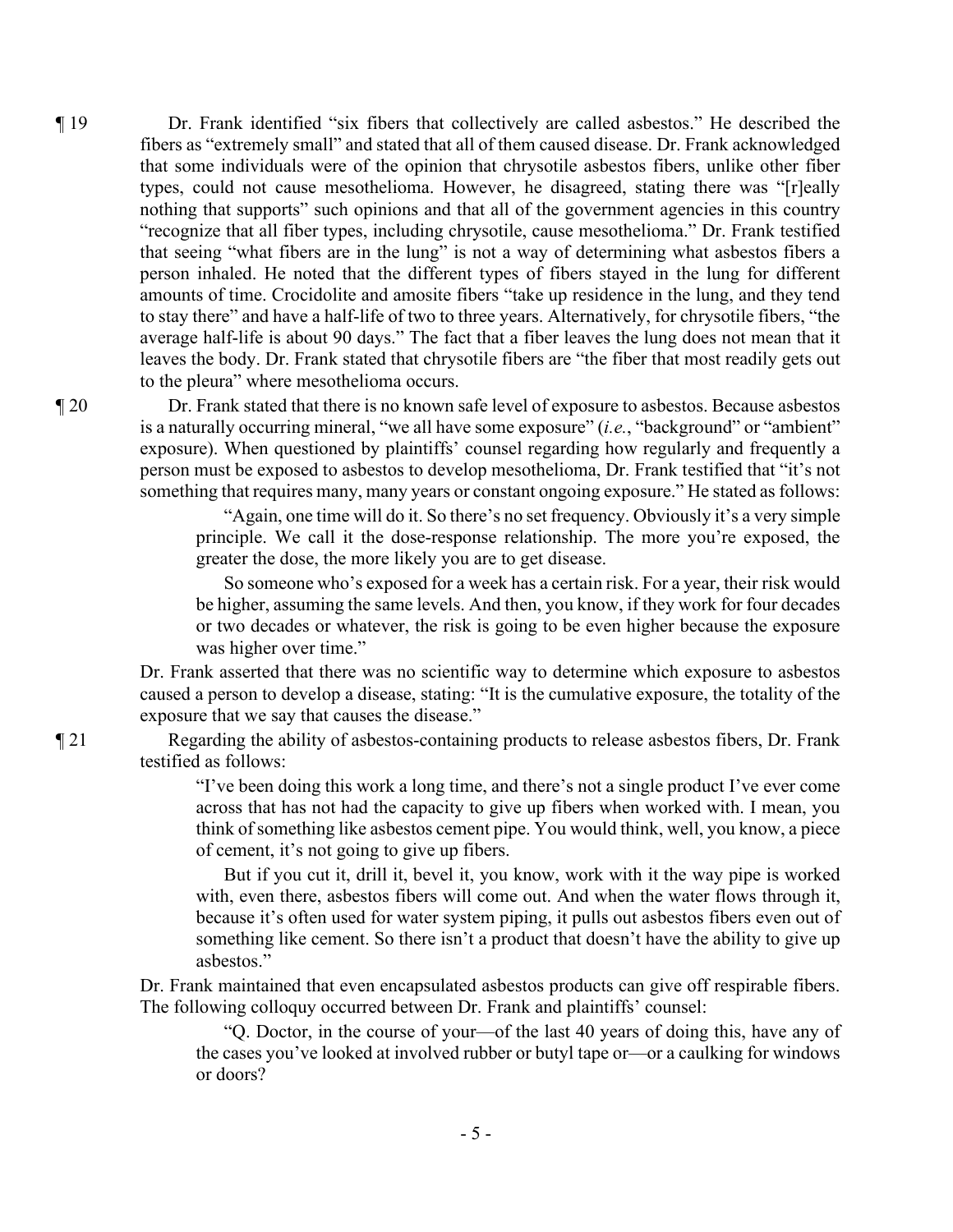A. Yes \*\*\* they have.

Q. Can those products give off asbestos?

A. Yes, they can."

¶ 22 Dr. Frank stated that decedent's medical record showed "that he developed a malignant pleural mesothelioma." He opined that mesothelioma was his cause of death. Additionally, the asbestos fibers that were found in decedent's lung indicated that he "had significant prior exposure to asbestos."

¶ 23 Plaintiffs' counsel asked Dr. Frank to assume that decedent worked as a window glazier, using "caulk daily during [his] career" and, during the 1960s and 1970s, using "asbestoscontaining tape." Based on such facts, Dr. Frank opined decedent's "exposures to asbestos would have caused him to develop the mesothelioma that he had that caused his death." He testified that when a person is exposed to respirable asbestos fibers in their work, that exposure is "above background." Dr. Frank further opined "that all of the exposures that [decedent] had from any and all products of any and all fiber type would have contributed to his developing his mesothelioma." He stated that the overall totality of what a person is exposed to, the cumulative dose, is what is implicated in mesothelioma.

- ¶ 24 On cross-examination, Dr. Frank testified that background levels of asbestos were "many orders of magnitude less than what's legally allowed in the workplace." When discussing exposure to asbestos as causative of disease, it was his view that "[i]t's all the exposures together that give you the cumulative exposure." Dr. Frank also stated that the cumulative exposure "may come from multiple sources."
- ¶ 25 He explained that respirable fibers meant "fibers that can actually get down into the lung." He testified some fibers were too big and "won't get down there." Dr. Frank agreed that "the testing and the determination of the extent to which measurable asbestos fibers are released during the manipulation of any particular product" was "not the kind of work that" he performed. Rather, that kind of work was performed by industrial hygienists, mineralogists, engineers, or geologists. Further, he agreed that such testing would help determine the "dose," or how much asbestos entered the body, from any particular product. The following colloquy then occurred between Tremco's counsel and Dr. Frank:

"Q. And as I understand your general opinion, it is that any and every exposure over background constitutes a substantial contributing factor in the development development of asbestos-related disease, and that includes as it specifically relates to [decedent's] mesothelioma. Do I understand that correctly?

A. All of the exposures that he had to any and all products with any and all fiber types contributed to his disease. I can't sit here and tell you what his relative exposure was to product A, B, C, D, E, or F. I can just say whatever can be documented that he was exposed to, they would all be part of his cumulative exposure.

\* \* \*

Q. Is it your opinion then that each and every fiber above background is part of the overall contribution to someone's cumulative exposure?

A. No, that is not my opinion. My opinion is that it is the cumulative exposure, all of the fibers together, that give someone disease. \*\*\*

- 6 -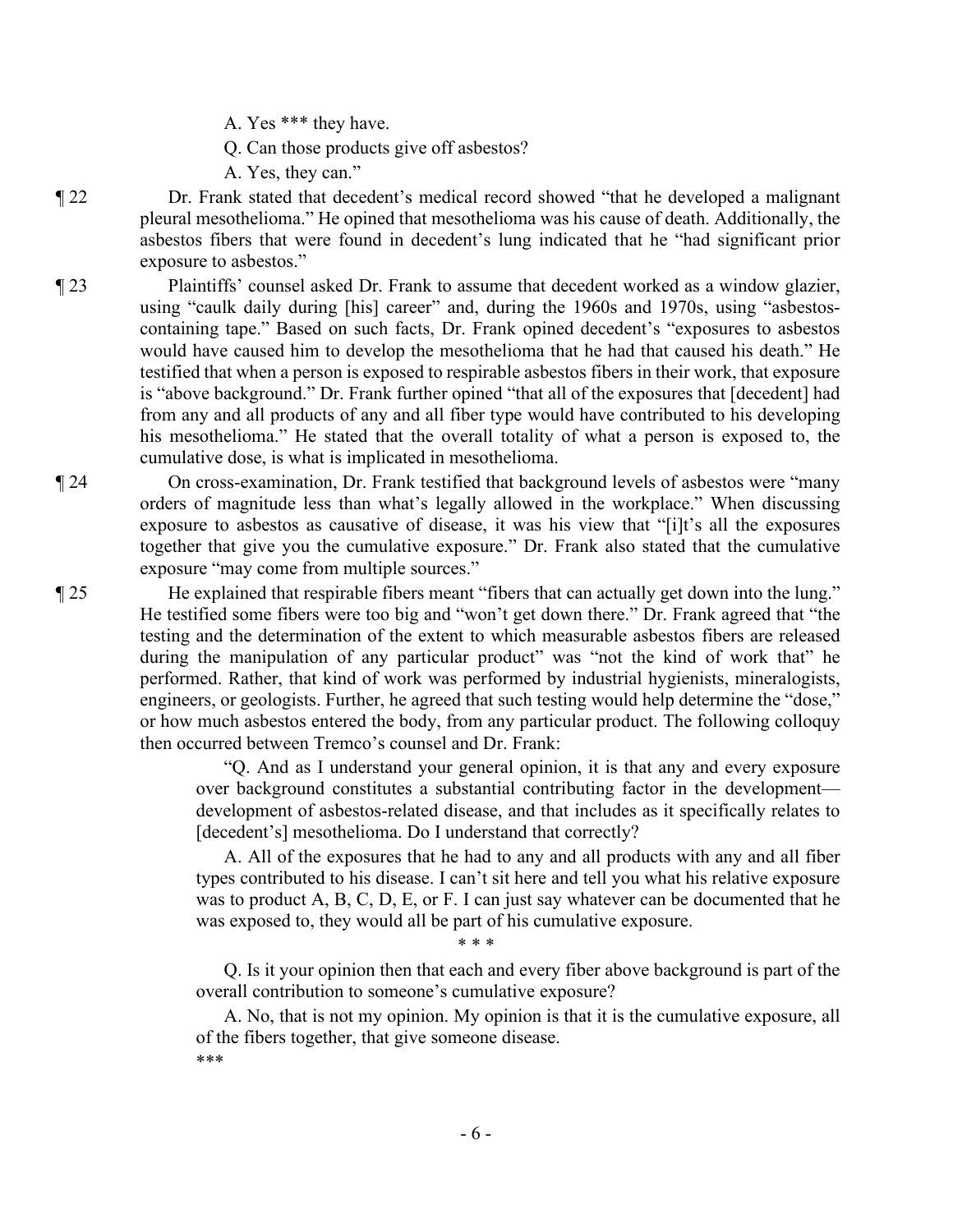Q. Well, let me ask you this. Isn't it your opinion that in terms of exposure that is causative it's either zero or it's substantial; there's no such thing as not substantial?

A. There is no such thing as an amount of exposure that doesn't contribute to one's cumulative exposure. It goes back to that cigarette example. Either you have to say that one cigarette is insubstantial or that they were all substantial because they made up collectively the cumulative exposure."

Dr. Frank testified that "some exposures are more and some are less, but you can't leave any of them out. So it's either zero or it contributed."

¶ 26 Plaintiffs also presented the testimony of Dr. John Migas, a board-certified physician in the areas of internal medicine and oncology, who treated decedent during his lifetime for colon cancer. Dr. Migas described his treatment of decedent, which included six months of chemotherapy. He stated that, in September 2011, decedent's colon cancer appeared to be in complete remission.

¶ 27 Dr. Migas described the medical treatment decedent received immediately prior to his death in September 2012 and about the relationship between asbestos and mesothelioma. He stated that asbestos can cause mesothelioma. According to his training, there are multiple asbestos fibers and all of the fibers could cause mesothelioma. Dr. Migas stated he had seen approximately 50 cases of mesothelioma during his career and all of them had histories involving exposure to asbestos. Some of his patients had long-standing exposures as a result of the patient's employment. The shortest case of exposure "was a weekend exposure." Dr. Migas testified that some of his patients also had been exposed to asbestos from more than one place. He stated that "it appears that the more asbestos that you take in per time element seems to be consistent with a higher risk."

¶ 28 Plaintiffs' counsel asked Dr. Migas to assume that decedent worked as a window glazier from 1956 until 1991; from the 1950s to the 1980s he worked daily with asbestos-containing tapes and caulk; and he worked around other "construction trades" performing their duties, including insulators. Based on those facts, Dr. Migas opined that "if there is asbestos containing [*sic*] and he had mesothelioma, I think that those could all be implicated as a risk that could have potentially caused mesothelioma." When using the word "risk," he meant that something was "more likely than not a contributor."

¶ 29 On cross-examination, Dr. Migas agreed that he treated decedent only in connection with his diagnosis of colon cancer and not for anything related to mesothelioma. He did not hold himself out as an expert in the field of asbestos medicine and had not done any research in that area. Dr. Migas also agreed that if testing on an asbestos-containing product resulted in no release of detectable respirable fibers, then the product would not be a risk factor for an asbestos-related disease.

- ¶ 30 After plaintiffs rested, Tremco moved for a directed verdict, arguing plaintiffs failed to meet their burden of establishing that decedent was exposed to asbestos fibers from its products or that exposure to asbestos fibers from its products was a substantial factor in causing decedent's mesothelioma. In response, plaintiffs' cited Dr. Frank's testimony that "all products release fibers," that he was familiar with butyl tapes and caulking, and that such products "release fibers." The trial court denied the motion.
- ¶ 31 As part of its case, Tremco presented the testimony of Dr. Michael Graham, a forensic pathologist. Dr. Graham reviewed decedent's medical records, depositions from decedent's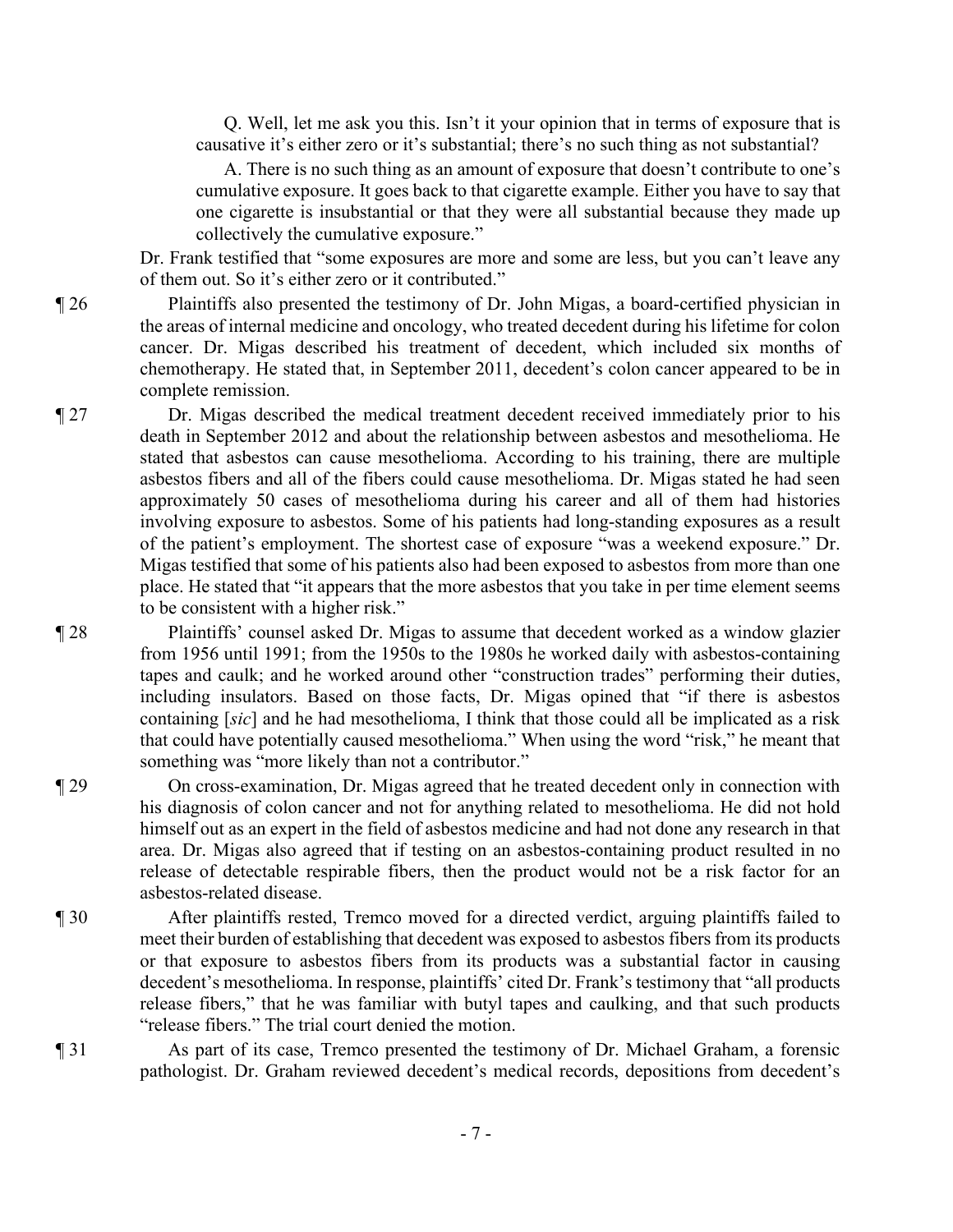coworkers, and microscopic slides from decedent's tissues. He noted various medical issues that decedent had, including colon cancer in 2010, heart disease, and malignant mesothelioma. Dr. Graham testified that decedent's autopsy established the presence of mesothelioma. It "also established the presence of an increased amount of asbestos and specifically amosite asbestos in [decedent's] lung tissue and no increase in any other type."

¶ 32 Dr. Graham opined that "the primary cause" of decedent's death was his malignant mesothelioma and that his heart disease was also "involved." He stated there are two major groups of asbestos—the serpentine group, which is the chrysotile-type of asbestos fibers, and the amphibole group, which included amosite and crocidolite asbestos fibers. Dr. Graham opined that amphibole asbestos caused malignant mesotheliomas in humans. With respect to decedent, the autopsy showed that "[t]he only fibers that were found in an abnormal concentration in more than anybody just walking around \*\*\* were amosite fibers." According to Dr. Graham, amphiboles could "stick around" in tissue for decades, having more time to do damage. Dr. Graham acknowledged that there was "some controversy" regarding the relationship between exposure to chrysotile asbestos fibers and mesothelioma. He opined that heavy prolonged exposure to contaminated chrysotile fibers could cause pleural mesotheliomas.

- ¶ 33 According to Dr. Graham, decedent's mesothelioma was due to amosite fibers. He testified decedent may have been exposed to amosite asbestos from working around pipefitters and insulators in the sixties who worked with thermal insulation. Dr. Graham also opined that decedent's work with Tremco's products "had nothing to do" with his development of mesothelioma.
- ¶ 34 On cross-examination, Dr. Graham acknowledged that he was not a "researcher in the area of asbestos or asbestos disease." He testified he occasionally made a diagnosis of asbestosrelated diseases, but he did not treat patients with such diseases. Dr. Graham agreed "that the majority of \*\*\* asbestos fibers that get to the pleura are short chrysotile fibers." He opined that Tremco's products "wouldn't release any significant amount of fiber" and "certainly not enough" to cause an asbestos-related disease. Dr. Graham acknowledged various published journals, articles, and studies that set forth the conclusion that chrysotile fibers were mesothelioma-producing fibers.
- ¶ 35 Tremco also presented the testimony of Dr. William Longo. Dr. Longo stated he had a doctorate in materials science and engineering. He was the president of Materials Analytical Services (MAS), a company that provided consulting and laboratory analysis services. Dr. Longo stated MAS was certified to do EPA work for the analysis of asbestos and certified by the American Industrial Hygiene Association to perform fiber counting by optical and transmission electron microscopy. Since 1998, MAS "processed and analyzed" approximately 400,000 to 450,000 asbestos samples, both bulk and air samples.
- ¶ 36 At Tremco's request, MAS studied the Mono caulk and 440 Tape. Tremco provided the products, and Dr. Longo was personally involved in the testing and analysis of those products. He stated that both optical microscopes, also referred to as phase contrast microscopy (PCM) analysis, and transmission electron microscopes were used by MAS to analyze asbestos samples from Tremco's products. Optical microscopes were used in protocols specified by OSHA and could "magnify up to about 2000 times" or 3000 to 4000 times with computer enhancement. Alternatively, a transmission electron microscope, or TEM analysis, was
	- 8 -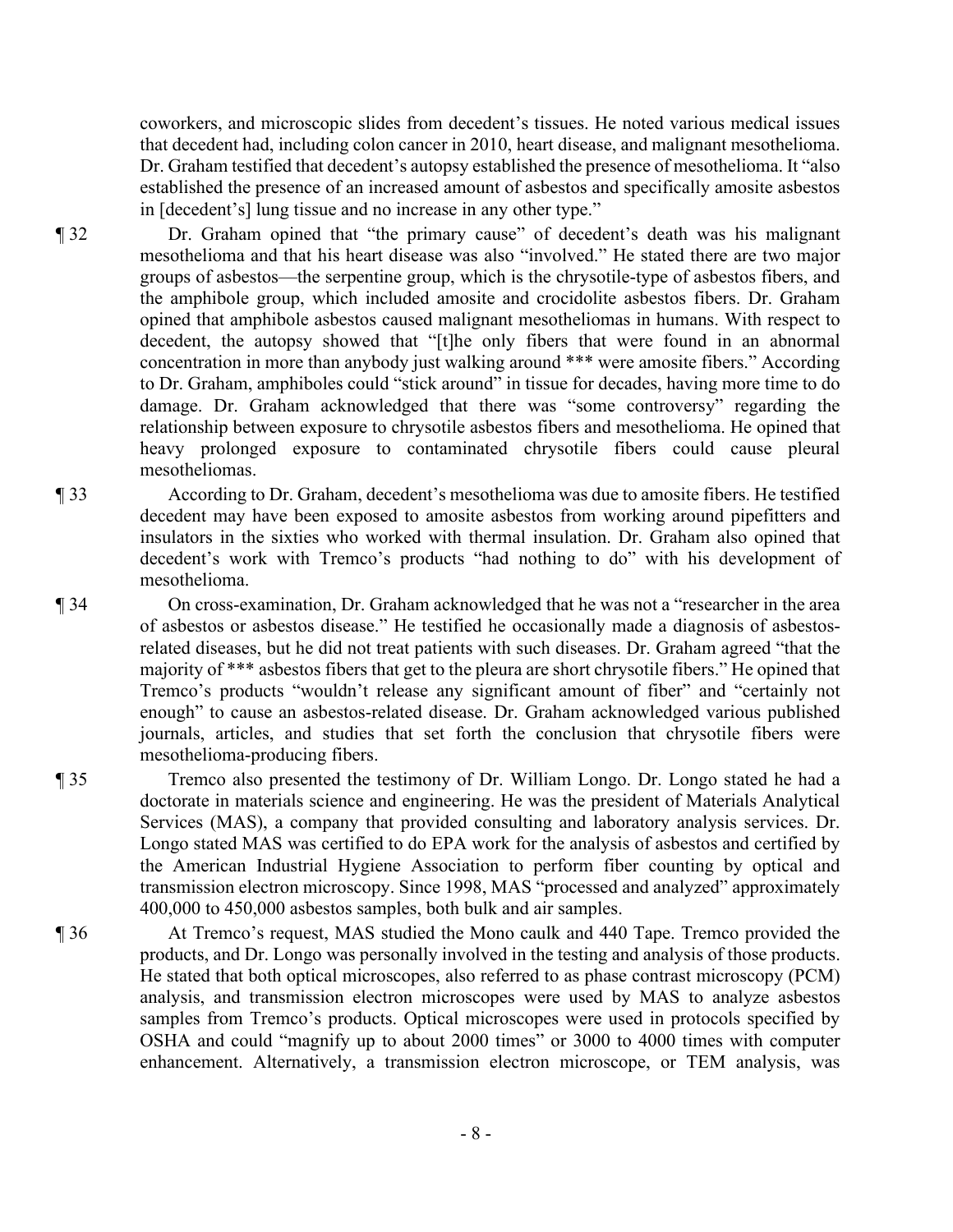mandated by the EPA to test air samples for schools and was more powerful. Dr. Longo stated an electron microscope "can magnify up to one to two to [three] million times."

¶ 37 Dr. Longo testified a bulk sample analysis of Tremco's 440 Tape was done to determine asbestos content of the product. From that analysis, it was determined that the 440 Tape contained chrysotile asbestos and that the percentage of asbestos in the tape was approximately 22%. A bulk sample analysis of the Mono caulk showed that it also contained chrysotile asbestos fibers and that the amount of asbestos in the caulk was 0.3 to 0.5%. Although MAS did not perform a full analytical analysis of the products submitted for testing, both products had the same properties as their historical specifications.

¶ 38 Dr. Longo next described conducting work practice studies on both of Tremco's products. He stated a work practice study involved performing work activities or "worst case scenario" activities to determine if a product would release measurable amounts of respirable asbestos fibers. With respect to Tremco's 440 Tape, Dr. Longo testified that the product he analyzed was made in 2006 by Milano for testing purposes. The work practice study performed on the 440 Tape involved handling the tape and cutting the tape 70 times over a 10-minute period. Air samples were taken from six inches from the mouth and nose of the person performing the test, as well as seven to eight feet away from the work activity. Dr. Longo testified they also studied the clothing of the individual performing the testing. Results of the air sample analysis on the 440 Tape showed that "the amount of asbestos fibers in the air for an occupational exposure was too low for [MAS] to detect." Dr. Longo testified as follows:

> "The amount of—the amount of asbestos fibers in the air for an occupational exposure was too low for us to detect it with our technique so we came up with zero amount of asbestos fibers for our analysis, and that was both PCM and transmission electron microscopy.

> So we have a certain detection limit, meaning I can only analyze so far, and I can only go to that amount that is our detection limit detecting 1 fiber. If it is below that concentration, we can't detect it. So it was below our ability to analyze and to detect the asbestos so we would say that it was below our detection limit."

¶ 39 Regarding the Mono caulk, Dr. Longo testified that MAS received a sample that was estimated to have been manufactured in the early 1980s and not "in its original form, meaning you couldn't stick that cartridge in a caulking gun and actually caulk something with it because it had hardened." He also testified that the caulk sample "had been already analyzed once by another lab" and had "an actual hole or flap cut out of the—it was in a cardboard tube where the sample had been taken." Dr. Longo then testified as follows regarding the work practice study performed on the caulk:

> "So we thought about it and determined that the worst case scenario for a potential exposure for a glazier, in my opinion, is coming back later and removing the material, such as the window broke and you have to replace it.

> The initial application of the material, it's in a—if you've all seen caulk, it's in a very tacky, sticky form and that typically doesn't release asbestos fibers, they're all wrapped up into the—I think of flypaper, they're all stuck in there.

> So what we did was \*\*\* we took the Tremco cartridge and we cut the section of cardboard off to expose, say, a half barrel of the hardened caulk and took an electric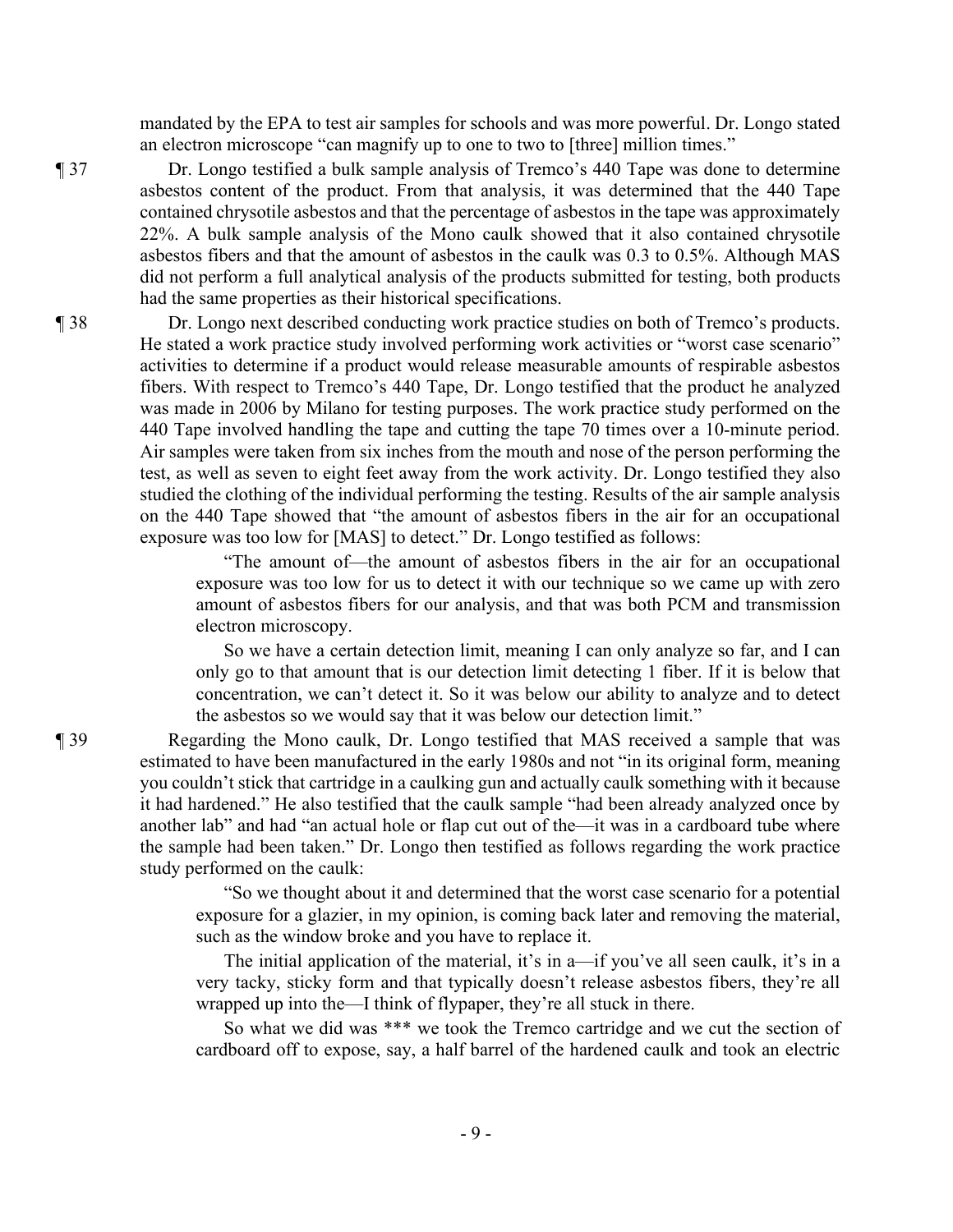drill with a brass grinder and actually ground off an eighth inch of the top of the barrel of the caulk."

According to Dr. Longo, testing also involved cutting strips of the caulking off, putting it into an oven at 230 degrees Fahrenheit for 24 hours to harden it, and then grinding it off with a drill and a wire brush. Dr. Longo stated that, like with the 440 Tape, air sample testing did not detect "any measurable amounts of asbestos fibers." Also, analysis of the clothing worn by the individuals testing both products showed "the amount of asbestos contamination transmitted to the clothing was below the detection limit of the method."

¶ 40 Dr. Longo testified that Tremco's products were thermoplastic materials, which always stayed "pliable" and had a "stickiness." Such materials were unique and did not behave the same way as other asbestos-containing materials that release asbestos fibers when subjected to grinding. When asked whether Tremco's 440 Tape would release measurable or detectable respirable asbestos fibers if sawed, sanded, cut, ground, or abraded, Dr. Longo opined as follows:

> "It would be my opinion that using this product would not produce any significant exposure in an occupational setting. I can't say that it doesn't release any fibers. It's sort of like any analytical technique. If somebody comes out and says that this material will never release [one] fiber or any fibers, he's just making that up.

All you can say is I've measured it using the standard protocols that are used in industrial hygiene situations for occupational exposures and I cannot detect any fibers."

Dr. Longo stated he had the same opinion with respect to Tremco's Mono caulk.

¶ 41 On cross-examination, Dr. Longo testified that permissible exposure limits under OSHA were "based on the optical microscope PCM counts." He stated "to be counted, an asbestos structure or fiber has to be a certain length and a certain width. [It] [h]as to be greater than 5 micrometers in length and greater than about [0].2 micrometers wide for the optical microscopist to actually see the fiber." Dr. Longo also testified that the typical individual chrysotile fiber was not 0.2 micrometers wide. For chrysotile fibers to be observed on an "optical or PCM microscope," there would "have to be a bundle of fibers." Dr. Longo agreed that when chrysotile fibers are released in what he would consider a significant amount, 80% to 85% of the fibers "are smaller than what allows them to [be] characterize[d] as an OSHA fiber." Further, a dust count using the optical microscopy system and OSHA fiber definition or protocol would reflect "only a very small percentage of the actual chrysotile fibers that are in the air."

¶ 42 Dr. Longo agreed that he was not a medical doctor and did not give opinions on medical causation for asbestos disease. Further, the question of how many or how few respirable asbestos fibers put someone at risk for disease was "not [his] area." The potential toxicity of asbestos fibers that were not observed under OSHA standards with optical microscopy was also for others to determine and not within his area of expertise.

¶ 43 When referencing "detection limits" in connection with the testing MAS performed, Dr. Longo was referencing "OSHA fibers and concentration of OSHA fibers." He agreed that the objective of the testing was to use OSHA criteria for determining "whether or not there was any significant occupational exposure." The following colloquy occurred between plaintiffs' counsel and Dr. Longo: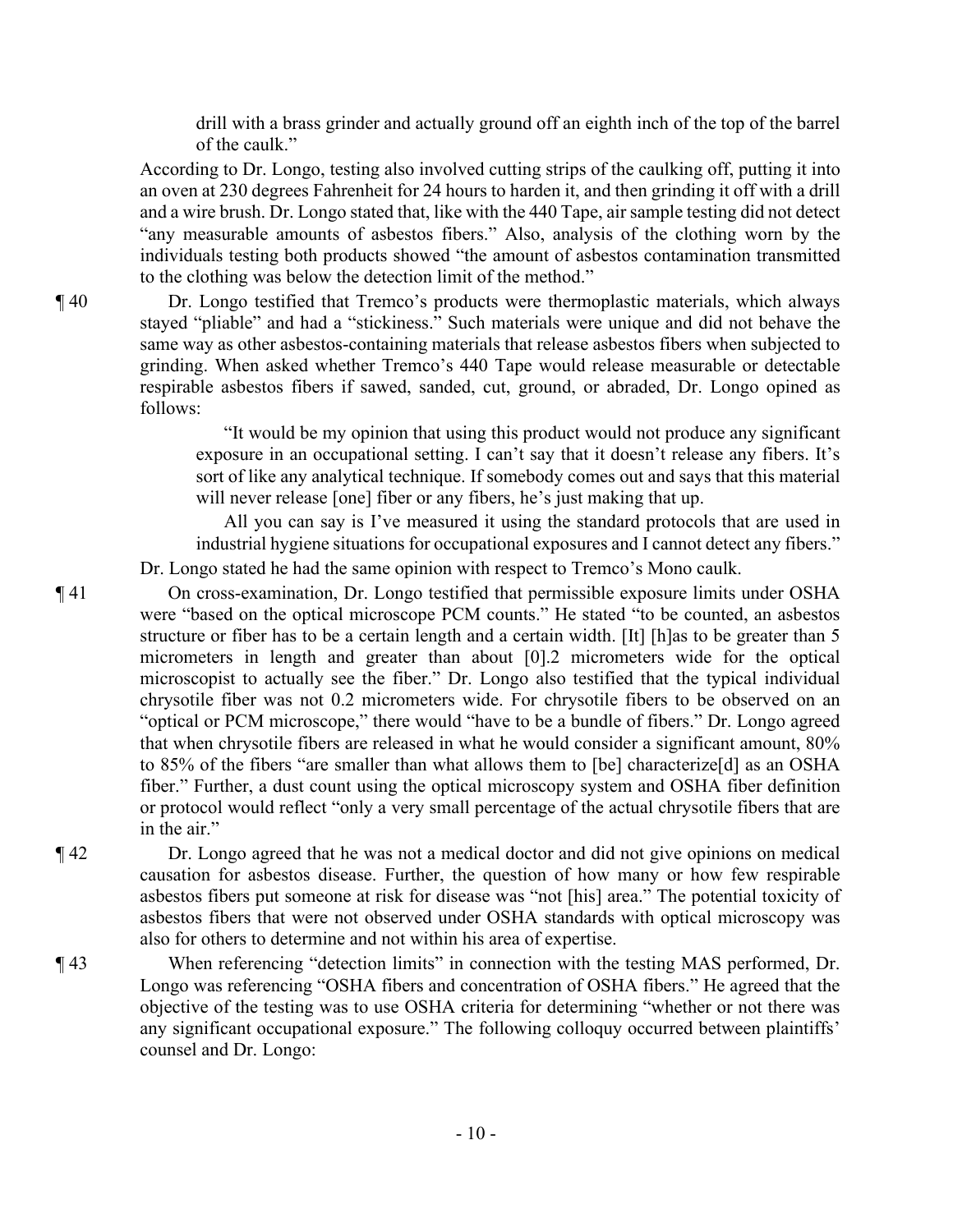"Q. Okay. \*\*\* In other words, you're not saying that [decedent] was exposed or not exposed to respirable asbestos fibers from his usage of Tremco products, you're saying that based on your testing it was not a significant level of exposure; is that correct?

A. That's correct. Nobody can say that there wasn't one or [two] fibers by chance that got released, but there's no way to detect it. And in the method we use there's no way to detect that.

In this particular case, this particular product using the OSHA protocols at—to our detection limit there was no exposure. Once you start going below our detection limit, certainly couldn't rule out a fiber or two, but nothing significant."

Dr. Longo testified that testing results for Tremco's products were below OSHA's "level for what [it] deem[s] important." On redirect examination, Dr. Longo clarified that MAS's testing of Tremco's products used a transmission electron microscope to identify respirable asbestos fibers.

¶ 44 Ultimately, the jury returned a verdict in favor of plaintiffs and against Tremco. It assessed damages totaling \$5,063,324.52.

¶ 45 In March 2018, Tremco filed a posttrial motion, seeking a judgment *n.o.v.* or a new trial on all issues. It alternatively sought a setoff for amounts plaintiffs received from other settlements. Following a hearing in June 2018, the trial court denied Tremco's requests for a judgment *n.o.v.* and a new trial. However, "[a]s a result of set offs," it entered a modified judgment in favor of plaintiffs and against Tremco in the amount of \$3,272,083.31.

¶ 46 This appeal followed.

¶ 47 II. ANALYSIS

#### $\parallel$  48  $\parallel$  48  $\parallel$  48

¶ 49 On appeal, Tremco first argues that it is entitled to a judgment *n.o.v.* It contends plaintiffs failed to prove causation because they presented no competent or admissible evidence that Tremco's Mono caulk or 440 Tape released respirable asbestos fibers. Tremco also argues that, assuming its products did release respirable asbestos fibers, plaintiffs presented no competent evidence that decedent was exposed to those fibers with " 'such frequency, regularity and proximity' " that they could be viewed as a substantial factor in causing decedent's mesothelioma.

¶ 50 A motion for judgment *n.o.v.* raises the same questions and is governed by the same rules of law as a motion for a directed verdict. *Lawlor v. North American Corp. of Illinois*, 2012 IL 112530, ¶ 37, 983 N.E.2d 414. Such motions present a question of whether "there is a total failure or lack of evidence to prove any necessary element of the [plaintiff's] case." (Internal quotation marks omitted.) *Id.* "In ruling on a motion for a judgment *n.o.v.*, a court does not weigh the evidence, nor is it concerned with the credibility of the witnesses; rather, it may only consider the evidence, and any inferences therefrom, in the light most favorable to the party resisting the motion." *Maple v. Gustafson*, 151 Ill. 2d 445, 453, 603 N.E.2d 508, 512 (1992). Ultimately, "[a] motion for judgment *n.o.v.* should be granted only when all of the evidence, when viewed in its aspect most favorable to the opponent, so overwhelmingly favors [a] movant that no contrary verdict based on that evidence could ever stand." (Internal quotation marks omitted.) *Lawlor*, 2012 IL 112530, ¶ 37.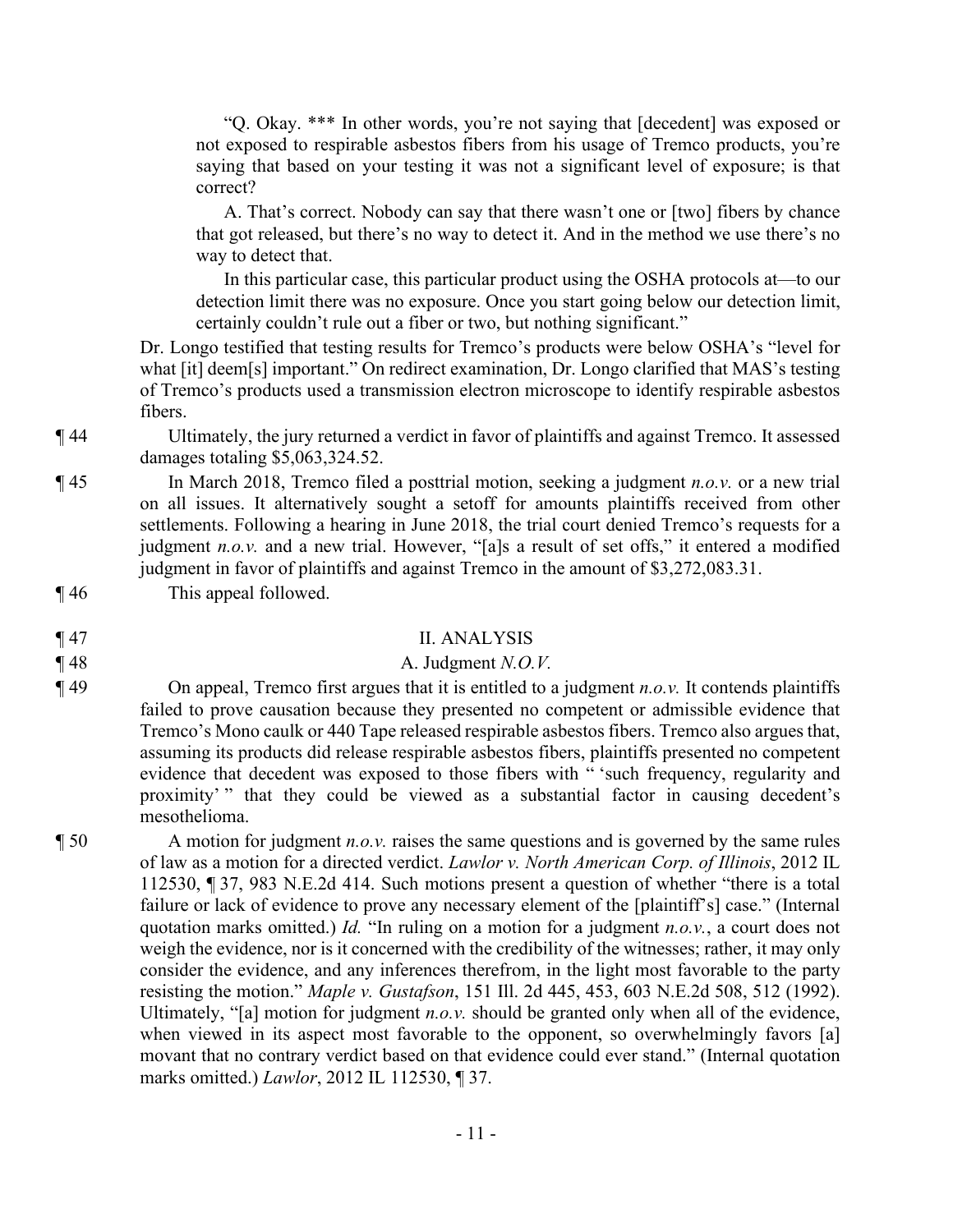- ¶ 51 "When the trial court has erroneously denied a motion for judgment *n.o.v.*, we will reverse the verdict without a remand." *Id.* On appeal, we apply a *de novo* standard of review. *Id.*
- ¶ 52 In negligence actions such as this one, a necessary element of proof "is that the defendant's asbestos was a 'cause' of the decedent's injuries." *Thacker v. UNR Industries, Inc.*, 151 Ill. 2d 343, 354, 603 N.E.2d 449, 455 (1992). "[C]ausation requires proof of both 'cause in fact' and 'legal cause.' " *Id.* A plaintiff may not "take the causation question to the jury when there is insufficient evidence for the jury to reasonably find that the defendant's conduct was a cause of the plaintiff's harm or injury." *Id.* at 355.
- ¶ 53 In asbestos cases, a plaintiff may prove "cause in fact" under the "substantial factor" test, whereby "the defendant's conduct is said to be a cause of an event if it was a material element and a substantial factor in bringing the event about." *Id.* at 354-55. In *Thacker*, the supreme court adopted the " 'frequency, regularity and proximity' test as a means by which an asbestos plaintiff can prove more than minimum contact to establish that a specific defendant's product was a substantial factor in being a cause in fact of a plaintiff's injury." *Nolan v. Weil-McLain*, 233 Ill. 2d 416, 432, 910 N.E.2d 549, 558 (2009) (citing *Thacker*, 151 Ill. 2d at 359). Under that test, the plaintiff must show that the "injured worker was exposed to the defendant's asbestos through proof that (1) he regularly worked in an area where the defendant's asbestos was frequently used and (2) the injured worker did, in fact, work sufficiently close to this area so as to come into contact with the defendant's product." *Thacker*, 151 Ill. 2d at 359.

"In addition, by adopting the [frequency, regularity, and proximity test], *Thacker* thereby rejected the argument \*\*\* that so long as there is *any* evidence that the injured worker was exposed to a defendant's asbestos-containing product, there is sufficient evidence of cause in fact to allow the issue of legal causation to go to the jury." (Emphasis in original.) *Nolan*, 233 Ill. 2d at 434.

- 
- 

### ¶ 54 1. Release of Respirable Asbestos Fibers

¶ 55 Here, Tremco initially argues plaintiffs' evidence was insufficient to show causation because plaintiffs presented no competent or admissible evidence that Tremco's products released respirable asbestos fibers. It contends that Dr. Frank's testimony on the subject was based on unsubstantiated speculation. Tremco cites this court's recent decision in *McKinney v. Hobart Brothers Co.*, 2018 IL App (4th) 170333, 127 N.E.3d 176, to support its argument.

- ¶ 56 In *McKinney*, the plaintiff alleged he developed mesothelioma after inhaling asbestos fibers from the defendant's asbestos-containing welding rods. *Id.* ¶ 1. A jury returned a verdict in the plaintiff's favor, and the defendant appealed. *Id.* On review, this court reversed, finding the defendant was entitled to a judgment *n.o.v*. on two alternative bases. *Id.* ¶¶ 74, 83.
- ¶ 57 In considering the issues presented for review, we addressed challenges to the testimony and opinions of the plaintiff's retained expert, Dr. Frank—the same Dr. Frank who testified in the case at bar. In *McKinney*, Dr. Frank opined that the defendant's welding rods were capable of giving off respirable asbestos fibers. *Id. ¶* 17. As a basis for his opinion, Dr. Frank testified that "in his decades of experience with asbestos, [he] had never known of an asbestoscontaining product that, if 'properly manipulated,' would not give off asbestos fibers." *Id.* Dr. Frank also relied on " 'the work of Dr. Dement with fibers being released from welding rods.' " *Id.*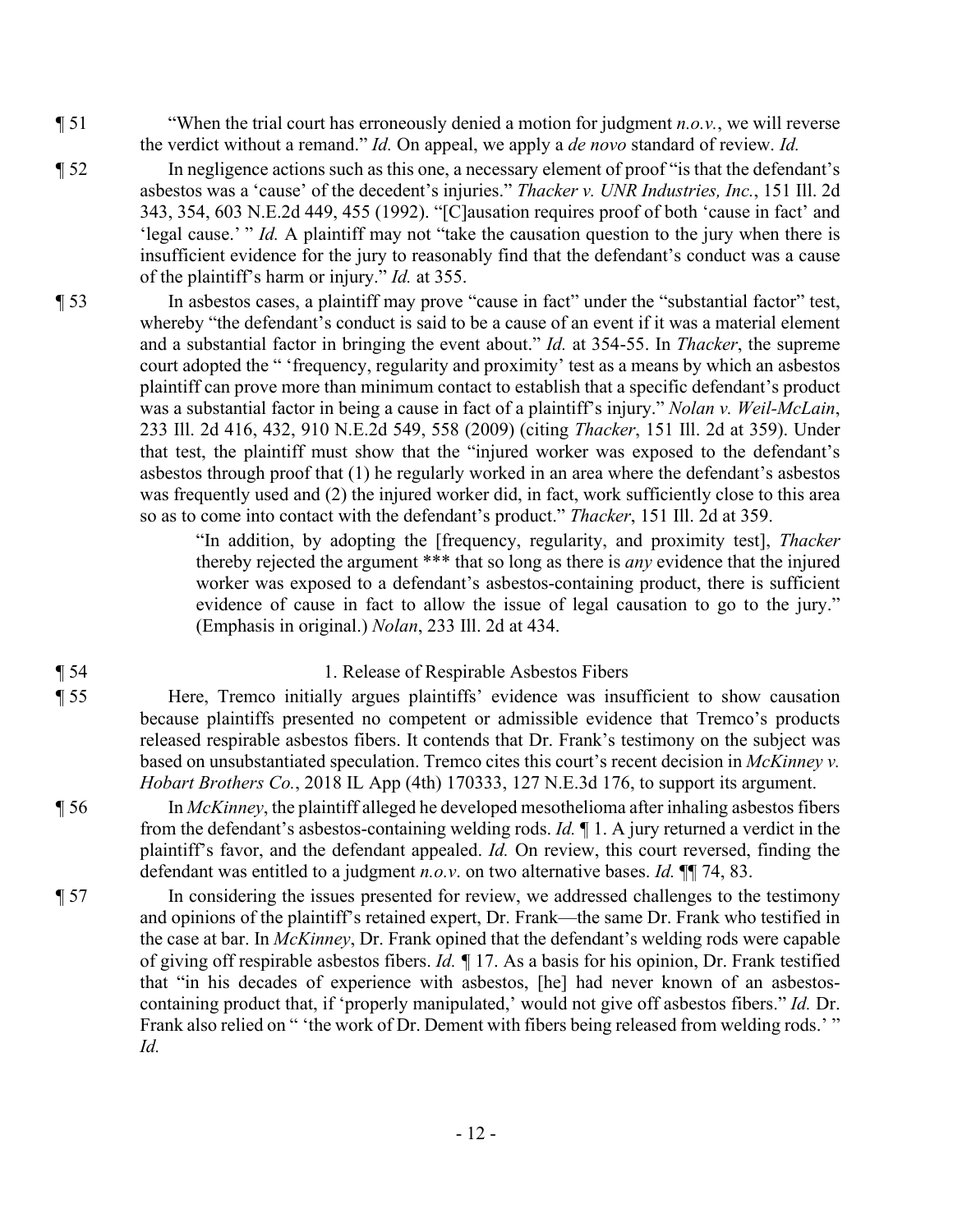¶ 58 On appeal, the defendant complained that Dr. Frank's fiber-release testimony was inadmissible because " 'it was not the product of a reliable methodology.' " *Id. ¶* 40. Initially, this court agreed that Dr. Frank's opinions were speculative to the extent that they were based on never having seen an asbestos-containing product that did not release asbestos fiber. *Id.* ¶ 44. Specifically, we stated as follows:

> "We agree it would be 'sheer, unsubstantiated speculation' [citation] to conclude that, simply because other asbestos-containing products, such as cement pipes, released respirable asbestos fibers when they were sawed, cut, or beveled, [the] defendant's welding rods released respirable asbestos fibers when they were jostled around in a packing box, dropped, or stepped on." *Id.* (quoting *Wiedenbeck v. Searle*, 385 Ill. App. 3d 289, 293, 895 N.E.2d 1067, 1070 (2008)).

"While testimony grounded in expert analysis of the known physical facts is welcomed, conclusory opinions based on sheer, unsubstantiated speculation should be considered irrelevant." (Internal quotation marks omitted.) *Wiedenbeck*, 385 Ill. App. 3d at 293. However, because Dr. Frank also relied on a welding-rod study from another expert, which the defendant did not challenge, we concluded there was no abuse of discretion in the admission of his testimony. *McKinney*, 2018 IL App (4th) 170333 ¶¶ 45-47.

¶ 59 Here, Dr. Frank's testimony was remarkably similar to his testimony in *McKinney*. When addressing the ability of asbestos-containing products to release asbestos fibers, Dr. Frank testified that "there's not a single product I've ever come across that has not had the capacity to give up fibers when worked with." He gave as an example "an asbestos cement pipe," which would release asbestos fibers when cut, drilled, beveled, or exposed to the flow of water. Dr. Frank concluded that "there isn't a product that doesn't have the ability to give up asbestos."

¶ 60 We agree that, alone, such testimony was unsubstantiated and speculative. However, like in *McKinney*, Dr. Frank also provided another basis for his fiber-release opinion. On questioning by plaintiffs' counsel, Dr. Frank testified that in his 40 years of experience, he "looked at" cases involving rubber or butyl tape or caulking for windows and doors and affirmed that they "can" give off asbestos fibers. Because Dr. Frank's opinions were supported by his experience in working with asbestos and asbestos-containing products similar to the ones at issue in this case, we disagree that his fiber-release opinion was speculative or unsubstantiated.

¶ 61 On review, plaintiffs point to matters outside of Dr. Frank's testimony that they argue also support a finding that Tremco's products were capable of releasing asbestos fibers. First, they note that Dr. Longo, Tremco's expert, testified he could not rule out the possibility of fiber release from Tremco's products. In particular, he testified that although his testing and analysis of Tremco's products did not detect respirable asbestos fibers, "[n]obody can say that there wasn't one or [two] fibers by chance that got released." We agree with plaintiffs that such testimony supports an inference that Tremco's asbestos-containing products were capable of releasing fibers.

¶ 62 Second, plaintiffs further argue that an adverse inference may be drawn from Tremco's failure to produce the results of testing performed on its products by EPI in 2006. They note that the jury in this case was instructed pursuant to Illinois Pattern Jury Instructions, Civil, No. 5.01 (approved July 18, 2014) (hereinafter IPI Civil No. 5.01), which "informs the jury that it may infer that certain evidence would have been adverse to a party where that evidence was not produced by the party and was within the party's control." *Lakin v. Casey's Retail Co.*,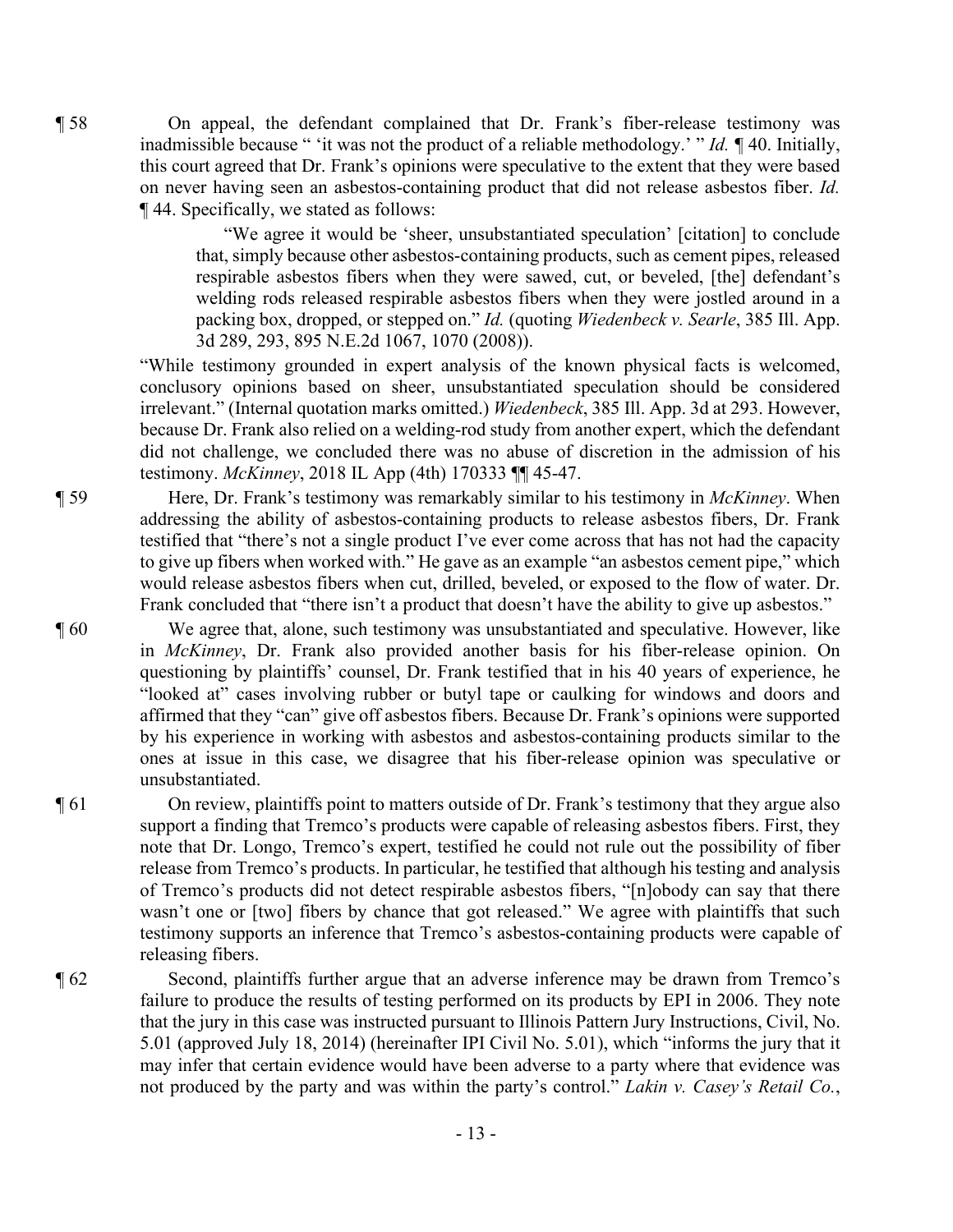2018 IL App (5th) 170152, ¶ 50, 107 N.E.3d 904. That instruction, also referred to as the "missing witness" or "missing evidence" instruction, specifically states as follows:

"If a party to this case has failed [to offer evidence] [to produce a witness] within his power to produce, you may infer that the [evidence] [testimony of the witness] would be adverse to that party if you believe each of the following elements:

1. The [evidence] [witness] was under the control of the party and could have been produced by the exercise of reasonable diligence.

2. The [evidence] [witness] was not equally available to an adverse party.

3. A reasonably prudent person under the same or similar circumstances would have [offered the evidence] [produced the witness] if he believed [it to be] [the testimony would be] favorable to him.

4. No reasonable excuse for the failure has been shown." IPI Civil No. 5.01.

¶ 63 At trial, Milano testified that in 2006, he "mix[ed] up" batches of Tremco's asbestoscontaining 440 Tape and caulk (although not Mono caulk) at the request of Tremco's legal counsel and "shipped [the products] off to a lab called EPI" for testing to determine whether they released "detectible [*sic*] asbestos fibers." Although the testing was done "for the purposes of litigation," it was not done in connection with the present case. Ultimately, the 2006 EPI test results were not submitted into evidence in the underlying proceedings, and on appeal, Tremco does not challenge the trial court's decision to instruct the jury pursuant to IPI Civil No. 5.01.

¶ 64 Plaintiffs assert that "since Tremco conducted the [EPI testing] to determine fiber release from its tape and caulk products in preparation for litigation, Tremco's failure to produce the results at trial allowed the jury to infer the results showed Tremco's products release quantities of respirable asbestos fiber." Before the jury, plaintiffs framed the inference to be drawn from the missing evidence in a slightly different way. During their rebuttal closing argument, they pointed out that Dr. Longo's testing "detected \*\*\* no chrysotile fibers" and argued the jury could draw a contrary "inference" based on the missing EPI testing evidence. In other words, the jury could infer that the EPI testing showed the release of chrysotile fibers from Tremco's products. On appeal, Tremco does not dispute the jury could have made this inference and we will assume *arguendo* the inference was permissible. Accordingly, given Dr. Frank's testimony, Dr. Longo's acknowledgment that he could not rule out fiber release, and the allowable adverse inference from the missing EPI testing evidence, we find there was sufficient evidence presented from which the jury could determine that Tremco's 440 Tape and Mono caulk were capable of releasing asbestos fibers.

### ¶ 65 2. Substantial Causation

¶ 66 However, our determination that the record contains sufficient evidence to support a finding that Tremco's products were *capable* of releasing asbestos fibers does not end our inquiry. As Tremco asserts, plaintiffs were also required to present evidence to show that decedent was exposed to asbestos from Tremco's products with " 'such frequency, regularity and proximity' " that the asbestos from those products could be viewed as a substantial factor in causing decedent's mesothelioma.

¶ 67 As stated, under the substantial factor test, "the defendant's conduct is said to be a cause of an event if it was a material element and a substantial factor in bringing the event about."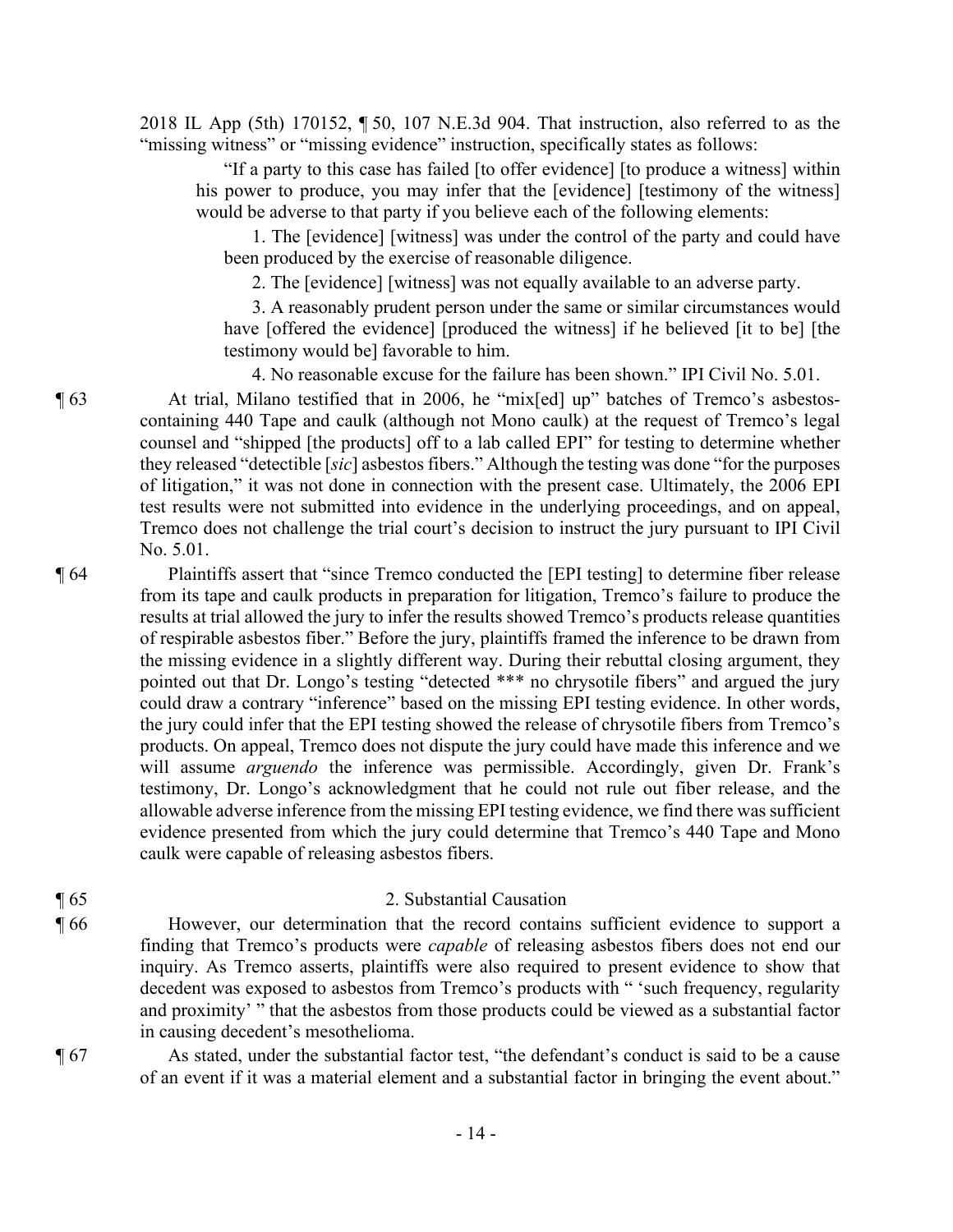*Thacker*, 151 Ill. 2d at 354-55. Further, the frequency, regularity, and proximity test has been adopted by the supreme court "as a means by which an asbestos plaintiff can prove more than minimum contact [with asbestos fibers] to establish that a specific defendant's product was a substantial factor in being a cause in fact of a plaintiff's injury." *Nolan*, 233 Ill. 2d at 432 (citing *Thacker*, 151 Ill. 2d at 359).

¶ 68 In this case, even accepting that Tremco's 440 Tape and Mono caulk were *capable* of releasing respirable asbestos fibers, the evidence was otherwise lacking with respect to the element of substantial factor causation. In particular, there is no evidence in the record showing when, and under what circumstances, Tremco's products released respirable asbestos fibers, whether circumstances causing the release of respirable asbestos fibers were the type that would have been regularly encountered by decedent when using Tremco's products, or whether the release of fibers from Tremco's products was anything more than minimal.

¶ 69 On appeal, plaintiffs argue the evidence presented satisfied the frequency, regularity, and proximity test because decedent worked with Tremco's asbestos-containing products "virtually every working day over his career." We agree that the record shows decedent worked in close proximity with Tremco's products on a regular and frequent basis. However, it does not necessarily follow from such evidence that he also had frequent, regular, and proximate contact with respirable asbestos fibers from those products.

¶ 70 In *Thacker*, 151 Ill. 2d at 348-49, the plaintiff brought suit against the defendant, alleging her husband developed cancer and died as a result of his exposure to raw asbestos while working in a plant that processed the defendant's raw asbestos. In addressing the use of fiber drift evidence to establish the proximity requirement of the frequency, regularity, and proximity test, the supreme court stated that the plaintiff could not "meet her burden of production unless and until she [was] able to point to sufficient evidence tending to show that [the defendant's raw] Manville asbestos was *actually inhaled* by the decedent." (Emphasis added.) *Id.* at 364; see also *Wehmeier v. UNR Industries, Inc.*, 213 Ill. App. 3d 6, 31, 572 N.E.2d 320, 337 (1991) (acknowledging that the amount of evidence needed to establish the regularity and frequency of exposure will differ from case to case based on factors including "the tendency of \*\*\* asbestos products to release asbestos fibers into the air"); *Junge v. Garlock, Inc.*, 629 A.2d 1027, 1029 (Pa. Super. Ct. 1993) (holding "that [an asbestos] plaintiff must present evidence that he inhaled asbestos fibers shed by the specific manufacturer's product"). The *Thacker* court further stated as follows:

> "We agree \*\*\* that even though the plaintiff offered no evidence of where in the plant Manville asbestos was processed, the fact that Manville asbestos, once inside the plant, necessarily contributed to the dust in the plant air was sufficient to meet the proximity requirement, particularly in light of (1) the friable and potent nature of the *raw* asbestos Manville shipped to the plant and (2) testimony, albeit slight, indicating that Manville asbestos necessarily generated dust which became part of dust which circulated throughout the facility. In effect the appellate court held that, under the facts presented, the decedent regularly worked in dangerous proximity to *dust generated* from Manville's asbestos even if it is assumed that Manville's asbestos was initially processed in areas of the plant removed from where the plaintiff worked and that the jury could thereby reasonably infer causation. We agree with this conclusion." (Emphasis in original and added.) Thacker, 151 Ill. 2d at 364-65.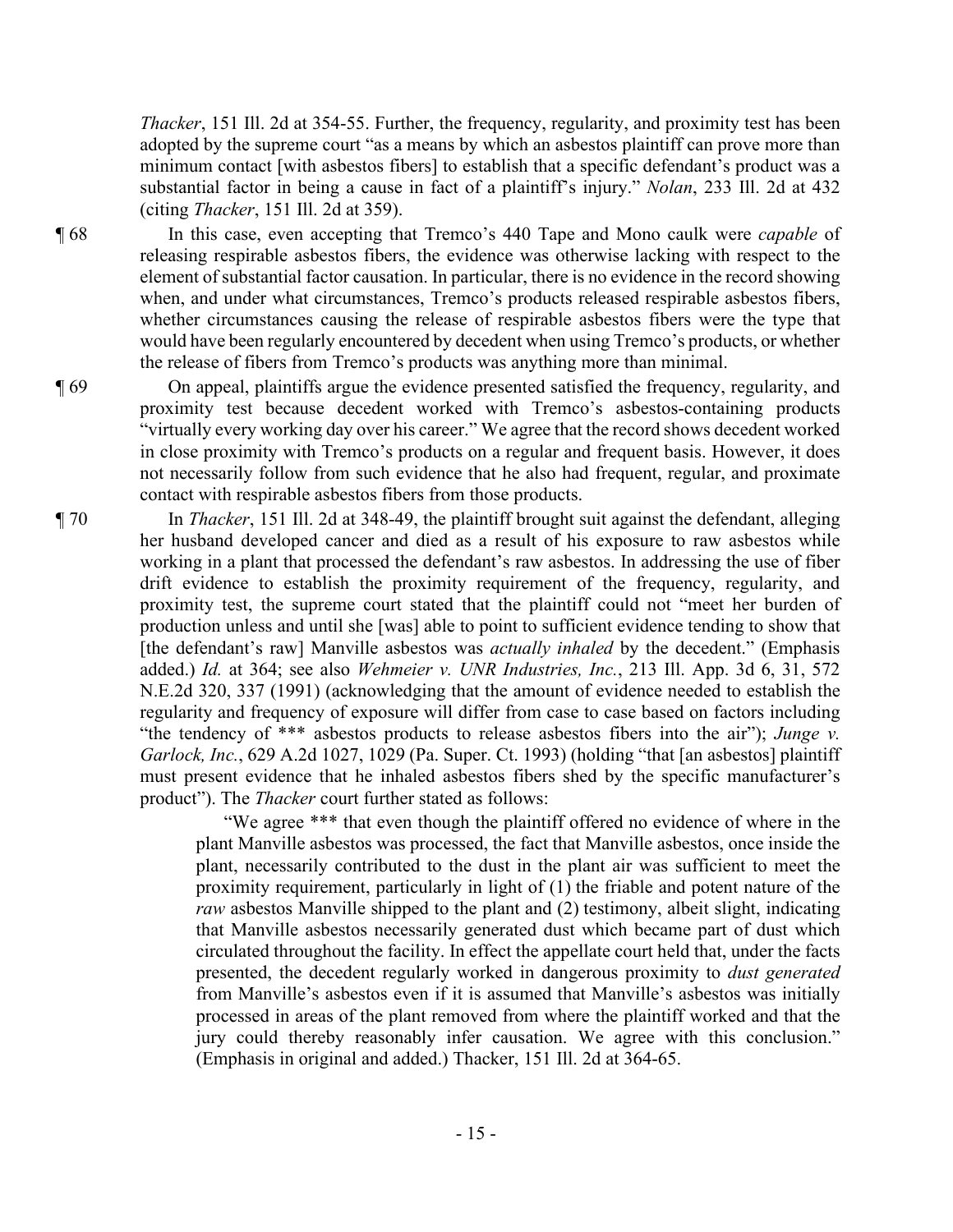- ¶ 71 Here, there is an absence of evidence in the record to show under what circumstances Tremco's products released respirable asbestos fibers such that they could be "actually inhaled" by decedent. *Id.* at 364. Dr. Frank's testimony that, in his experience, similar products were capable of giving off fibers does nothing to explain how such products must be handled or manipulated before fibers are released. In short, without more, evidence that decedent was exposed to Tremco's products does not equal evidence that he had frequent, regular, and proximate contact with respirable asbestos fibers from those products. In this case, we find it is speculative and conjectural to conclude from the evidence presented that respirable asbestos fibers were released from Tremco's products with any frequency or regularity while decedent worked in proximity to those products.
- ¶ 72 On appeal, plaintiffs also argue that they were not required to quantify the number of asbestos fibers to which decedent was exposed to prove causation. We agree. Nevertheless, relevant asbestos case authority dictates that plaintiffs must show more than a *de minimis* exposure to defendant's asbestos. See *Nolan*, 233 Ill. 2d at 432 (stating the "frequency, regularity and proximity" test was a means by which an asbestos plaintiff can prove more than "casual" or "minimum contact" with the defendant's asbestos); *Lohrmann v. Pittsburgh Corning Corp.*, 782 F.2d 1156, 1162 (4th Cir. 1986) (referring to the frequency, regularity, and proximity test as "a *de minimis* rule since a plaintiff must prove more than a casual or minimum contact with the [asbestos] product"). In this instance, plaintiffs' evidence showed only that decedent came into frequent, regular, and proximate contact with Tremco's products and that such products were capable of releasing asbestos fibers. However, plaintiffs presented no evidence establishing that the activities engaged in by decedent when working as a window glazier with Tremco's products caused the release of respirable asbestos fibers or that the products released asbestos fibers in such amounts that decedent had more than *de minimis*, casual, or "minimum" contact with asbestos from Tremco's products.

¶ 73 Finally, in addressing the issue of causation, the parties disagree as to whether Dr. Frank's causation opinion testimony is contrary to Illinois law. Tremco argues Dr. Frank's opinions on causation are essentially based on an "each and every exposure" theory, wherein any exposure to asbestos fibers is a substantial factor in causing asbestos-related disease. To support its argument, Tremco cites *Krik v. Crane Co.*, 76 F. Supp. 3d 747, 749 (N.D. Ill. 2014), an asbestos personal injury case wherein the defendants successfully sought to bar the plaintiff from presenting expert testimony, including testimony from Dr. Frank, that "each and every exposure to asbestos products results in injury to the person so exposed."

¶ 74 In *Krik*, the plaintiff's experts were expected to testify "that *any* exposure to asbestos, even the very first one, regardless of dosage is sufficient to cause" asbestos-related disease. *Id.* at 752. In particular, it was expected that Dr. Frank would testify that (1) " 'any exposure, even the first exposure' " would be considered a substantial contributing factor and (2) "the first exposure, no matter how limited, would be a substantial cause." *Id.* The court stated as follows:

> "[The plaintiff] does not offer any expert testimony as to how much asbestos exposure he experienced and whether that dosage of exposure was sufficient to cause his lung cancer. Rather, he relies upon the 'Any Exposure' theory and argues that a single exposure to asbestos is enough and every additional exposure contributed as well. The primary basis for the 'Any Exposure' theory seems to be that [the plaintiff's] experts cannot rule out that a single dose of asbestos causes injury. From this, they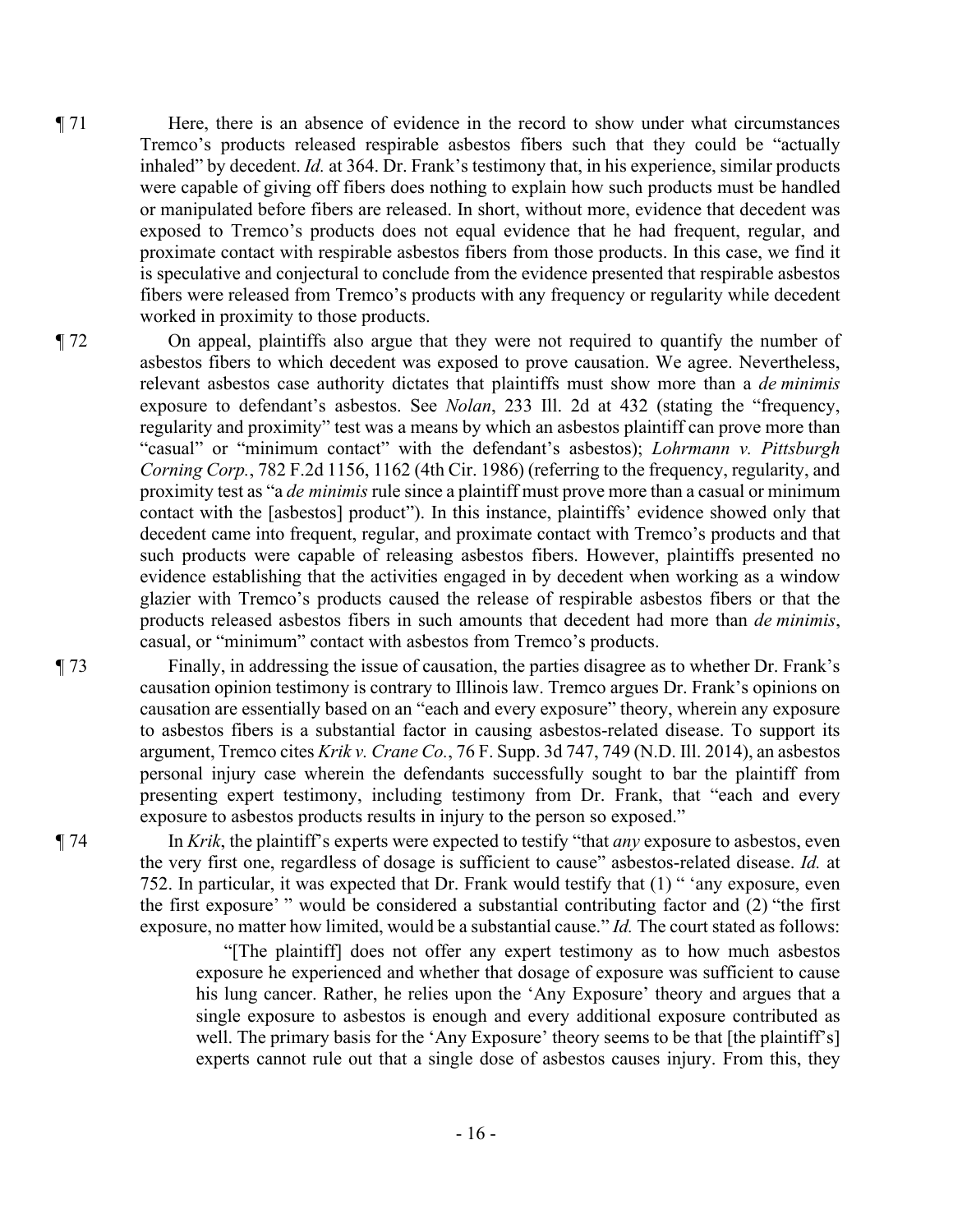conclude that any and all exposure to asbestos is necessarily harmful. [Citation.] This is not an acceptable approach for a causation expert to take." *Id.* at 752-53.

See also *id.* at 753 (citing arguments by the plaintiff's counsel " 'that the cumulative exposure is the cause. So that's [what] Dr. Frank is saying, each exposure is [a] substantial contribution to the cumulative total.' ").

¶ 75 The *Krik* court noted that Illinois applied "the 'substantial contributing factor' test \*\*\* to the issue of asbestos injury causation" (*id.* at 751), and stated as follows:

> "Indeed, the controlling case from the Illinois Supreme Court, *Thacker*, explicitly adopted the 'frequency, regularity, and proximity' causation test 'as the rule of law in Illinois,' from a Fourth Circuit case entitled *Lohrmann v. Pittsburgh Corning Corp.*, 782 F.2d 1156 (4th Cir. 1986). [Citations.] *Lohrmann*'s holding, in turn, was based upon what the Fourth Circuit termed a '*de minimis*' rule, that 'a plaintiff must prove more than a casual or minimum contact with the product.' " (Emphasis omitted.) *Id.* at 753 (quoting *Lohrmann*, 782 F.2d at 1162).

Accordingly, the court found that the plaintiff's argument in the case before it was unavailing because it was based on the theory "that a single exposure or a *de minimis* exposure satisfies the substantial contributing factor test." *Id.* The court stated that "it is not that *de minimis* exposure is sufficient, but that more than *de minimis* exposure is required to prove causation." *Id.* 

¶ 76 Plaintiffs respond on appeal by arguing that Dr. Frank's causation opinion in this case was not that "each and every exposure" to asbestos was a substantial factor causing asbestos-related disease. Rather, they contend that Dr. Frank opined that a disease like decedent's mesothelioma "is caused by that person's total and cumulative exposure to asbestos" and that "it is scientifically impossible to separate out each exposure and say exposure A contributed to the person's total dose but exposure B did not." Further, they rely on *Rost v. Ford Motor Co.*, 151 A.3d 1032, 1035 (Pa. 2016), a Pennsylvania Supreme Court case that addressed both the "proper application of the 'frequency, regularity, and proximity' criteria in asbestos product liability litigation" and expert opinion testimony on causation from Dr. Frank.

¶ 77 In *Rost*, there had been a pretrial ruling by the trial court that precluded "any expert from offering testimony that 'each and every breath' of asbestos may constitute an evidentiary basis for the jury to find that the defendant's product was a substantial cause of mesothelioma." *Id.*  at 1037. At trial, Dr. Frank provided testimony that mesothelioma was a dose-response disease, with small amounts of asbestos carrying small risks of developing the disease and larger amounts carrying larger risks. *Id.* at 1039. He also testified that the "causative agent" in mesothelioma was " 'the series of exposures' " and stated that "[a]ll exposures to asbestos contribute to the cumulative dose of asbestos, and the cumulative dose causes mesothelioma." *Id.* Dr. Frank further testified regarding the plaintiff's specific history in that case, finding that he had been exposed to "potentially high amounts [of asbestos] on a daily basis." *Id.* at 1040. Based on studies he reviewed, he approximated the amount of chrysotile asbestos fibers the plaintiff was exposed to in his work. *Id.* at 1039-40.

¶ 78 Additionally, in response to a hypothetical question that detailed the plaintiff's exposure to asbestos, "Dr. Frank testified that it was his opinion \*\*\* that [the plaintiff's] exposure to [the defendant's] products was a 'significant contributing cause to developing mesothelioma.' " *Id.*  at 1040. Finally, he opined that if the plaintiff's only exposures to asbestos was from the defendant's products, those exposures alone " 'without any of the ones he had later' " would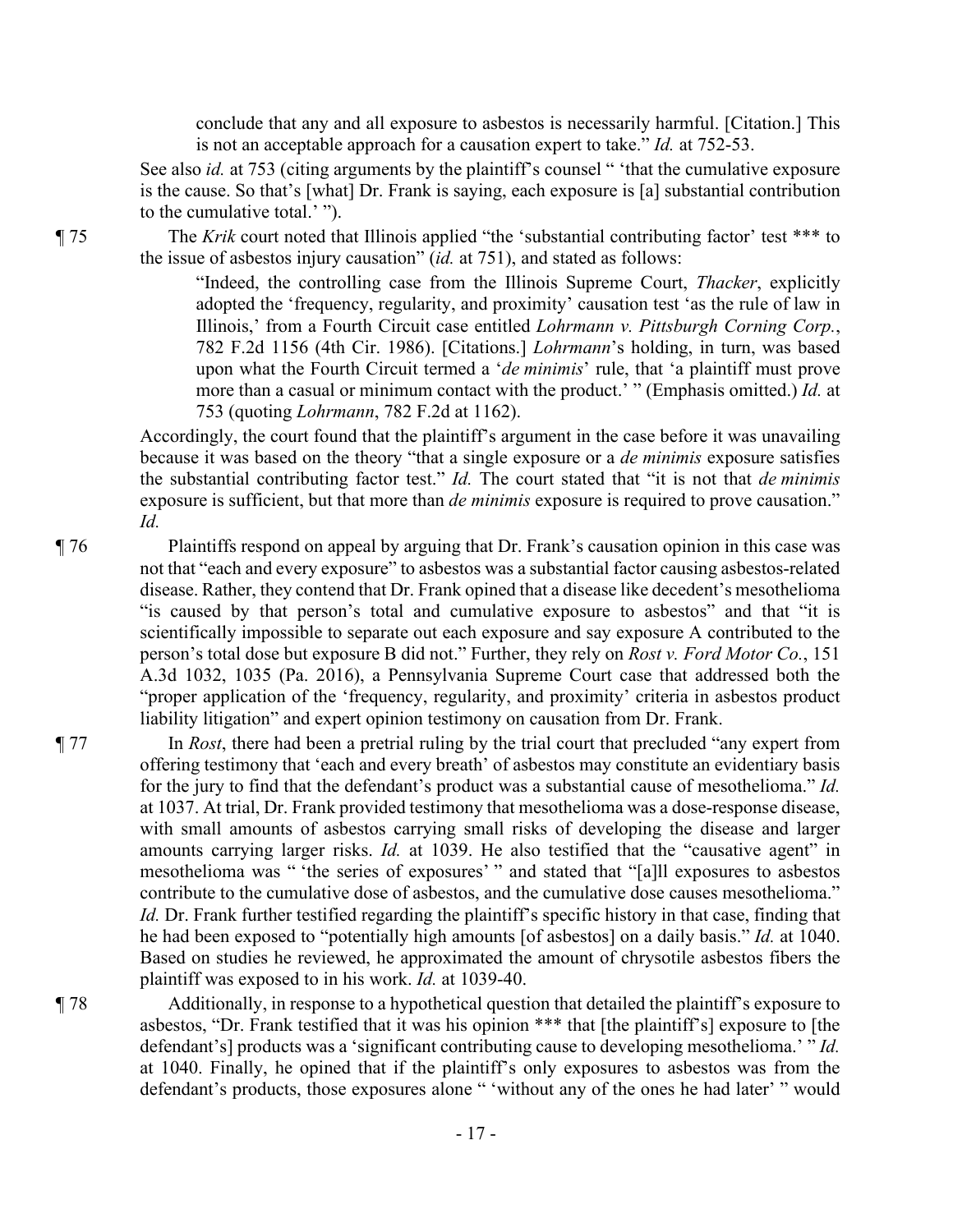have been enough to say that asbestos from the defendant's products was a significant contributing factor to the plaintiff's mesothelioma. *Id.* 

¶ 79 On review before the Pennsylvania Supreme Court, the defendant challenged Dr. Frank's opinions, arguing they were based on an "each and every exposure" type of theory. *Id.* at 1043. The court stated that "expert testimony based upon the notion that 'each and every breath' of asbestos is substantially causative of mesothelioma will not suffice to create a jury question on the issue of substantial factor causation." *Id.* at 1044. Instead, "to create a jury question, a plaintiff must adduce evidence that exposure to [the] defendant's asbestos-containing product was sufficiently 'frequent, regular, and proximate' to support a jury's finding that [the] defendant's product was substantially causative of the disease." *Id.* Ultimately, it rejected the defendant's challenge to Dr. Frank's testimony, stating as follows:

> "We must agree with the [plaintiffs] that [the defendant] has confused or conflated the 'irrefutable scientific fact' that every exposure cumulatively contributes to the total dose (which in turn increases the likelihood of disease), with the legal question under Pennsylvania law as to whether particular exposures to asbestos are 'substantial factors' in causing the disease. It was certainly not this Court's intention, [in prior decisions], to preclude expert witnesses from informing juries about certain fundamental scientific facts necessary to a clear understanding of the causation process for mesothelioma, even if those facts do not themselves establish legal (substantial factor) causation. In this case, while Dr. Frank clearly testified that every exposure to asbestos cumulatively contributed to [the plaintiff's] development of mesothelioma, he never testified that every exposure to asbestos was a 'substantial factor' in contracting the disease.

> Instead, by way of, *inter alia*, the lengthy hypothetical that detailed the entirety of [the plaintiff's] exposure to [the defendant's] asbestos-containing \*\*\* products \*\*\*, Dr. Frank testified that [the plaintiff's] actual exposures to asbestos \*\*\* [from the defendant's products] was substantially causative of his mesothelioma." *Id.* at 1045- 46.

The court further noted that Dr. Frank provided testimony that was specific to the plaintiff's history of exposure to asbestos from the defendant's products, as well as his history of exposure from other sources, and that he "testified that the totality of [the plaintiff's] exposure to asbestos [from the defendant's products], standing alone, was sufficient to have caused [the plaintiff's] mesothelioma, even if there had been no other exposures." *Id.* at 1046.

¶ 80 In this case, Dr. Frank provided similar testimony to the testimony he provided in *Rost* regarding the "fundamental scientific facts necessary to a clear understanding of the causation process for mesothelioma." *Id.* at 1045. He asserted that all asbestos fiber types cause mesothelioma, that there was a "dose-response" relationship between exposure and development of the disease, and that "cumulative exposure, the totality of the exposure" is what "causes the disease." *Id.* at 1039. Further, unlike in *Krik*, he did not offer the opinion that every exposure to asbestos was a substantial causative factor in the person's development of disease. When considering Dr. Frank's testimony in total, it is clear that his opinion was that each exposure to asbestos contributed to a person's cumulative exposure and that it was the cumulative exposure that caused disease. Accordingly, we do not find that Dr. Frank's testimony was contrary to Illinois law and substantial factor causation as argued by Tremco.

¶ 81 However, as noted in *Rost*, although testimony regarding "certain fundamental scientific facts" may be "necessary to a clear understanding of the causation process for mesothelioma,"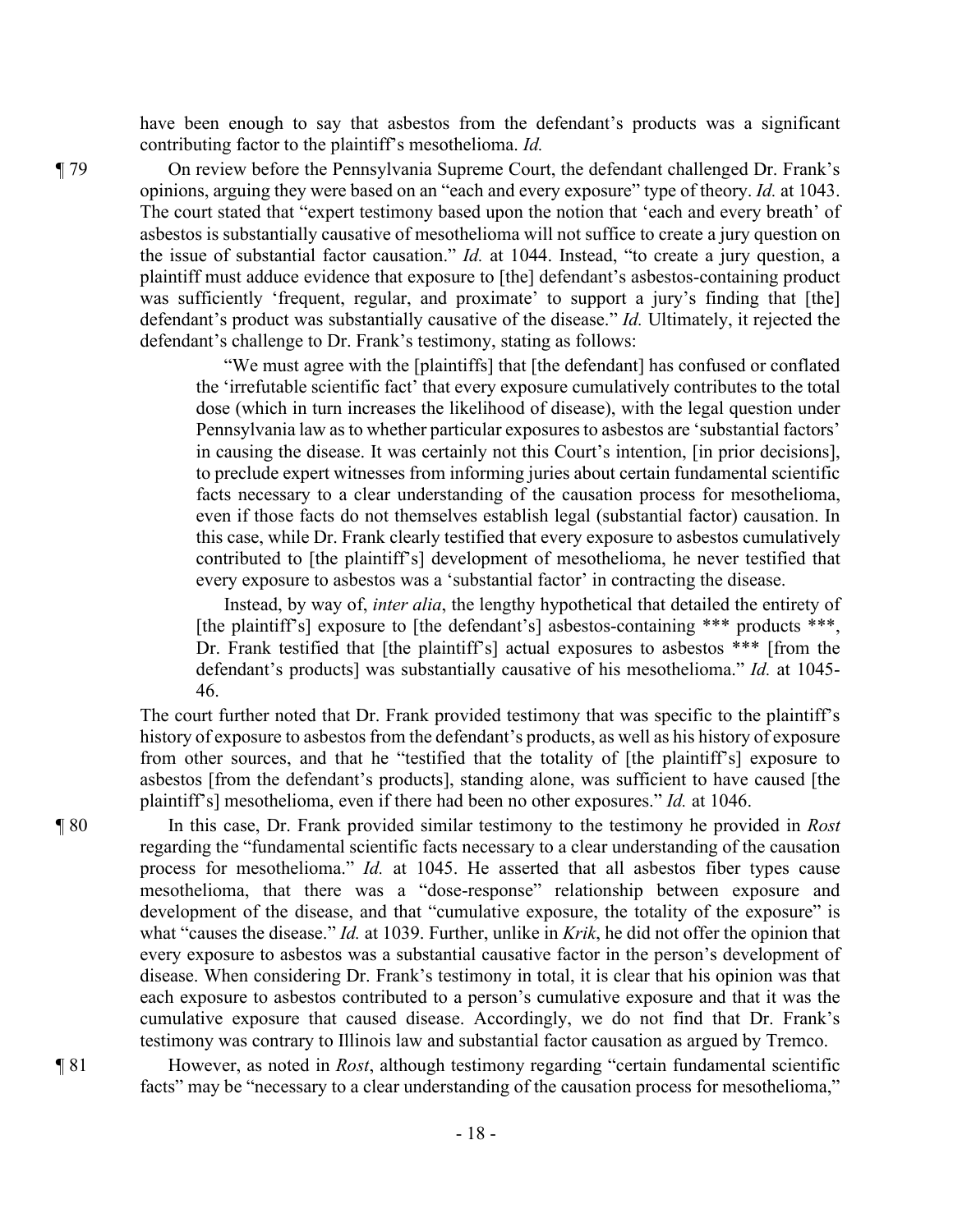those same facts do not themselves necessarily establish substantial factor causation. *Id.* at 1045. Unlike his opinions in *Rost*, Dr. Frank's opinions in this case fell short of demonstrating that decedent's exposure to asbestos from Tremco's products was a substantial factor in causing his mesothelioma. Specifically, Dr. Frank offered almost no testimony or opinions regarding decedent's exposure to asbestos fibers from Tremco's products, testifying only that in his experience similar products "can" release fibers under some unknown set of circumstances and in some unknown quantity or concentration. Additionally, when presented with a hypothetical question regarding decedent's work as a glazier with asbestos-containing products, Dr. Frank opined only "[t]hat [decedent's] exposures to asbestos would have caused him to develop the mesothelioma that he had that caused his death." Noticeably absent from his testimony was any opinion that exposure to asbestos from Tremco's products was a "substantial" factor in decedent's development of his disease, particularly when compared to his exposure to asbestos from other sources.

¶ 82 Here, although we find that Dr. Frank's "cumulative exposure" testimony was not the equivalent of the "each and every exposure" theory, we also find that his opinions failed to aid plaintiffs in meeting the substantial factor test under Illinois law. Accordingly, due to the lack of evidence showing that decedent's exposure to respirable asbestos fibers from Tremco's products on a frequent, regular, and proximate basis was a cause in fact in bringing about decedent's mesothelioma, Tremco is entitled to a judgment *n.o.v.*

## ¶ 83 3. Packaging Contamination

- ¶ 84 We note that, on appeal, plaintiffs additionally argue that the jury could have reasonably inferred that decedent was exposed to raw asbestos fibers from the boxes in which Tremco's 440 Tape and Mono caulk were packaged at its manufacturing facilities. To support this contention, plaintiffs rely on testimony from Dr. Longo regarding packaging contamination and evidence that Tremco's Kinsman facility was found to have "high levels" of asbestos fibers in its "dust counts." We disagree with plaintiffs' arguments on this point.
- ¶ 85 The record reflects that Tremco's Kinsman facility manufactured roofing materials and not the products at issue in this case. Thus, high levels of asbestos fibers in air samples from that facility is not evidence that the packaging for Tremco's 440 Tape and Mono caulk was contaminated during the manufacturing process at different facilities. Additionally, Dr. Longo's testimony does not support plaintiffs' theory of contamination. Dr. Longo stated he had no knowledge of "housekeeping" within the Tremco facilities that manufactured the products at issue, how raw asbestos was stored by Tremco, or air samples from Tremco's manufacturing facilities. Dr. Longo further testified that he had not tested for contamination and stated as follows: "but based on the product itself and how it's made, it's not clear to me how [contamination] would really happen to any degree." Given the evidence presented, plaintiffs' assertion that decedent was exposed to raw asbestos fibers from Tremco's manufacturing and packaging process is speculative and unsubstantiated.